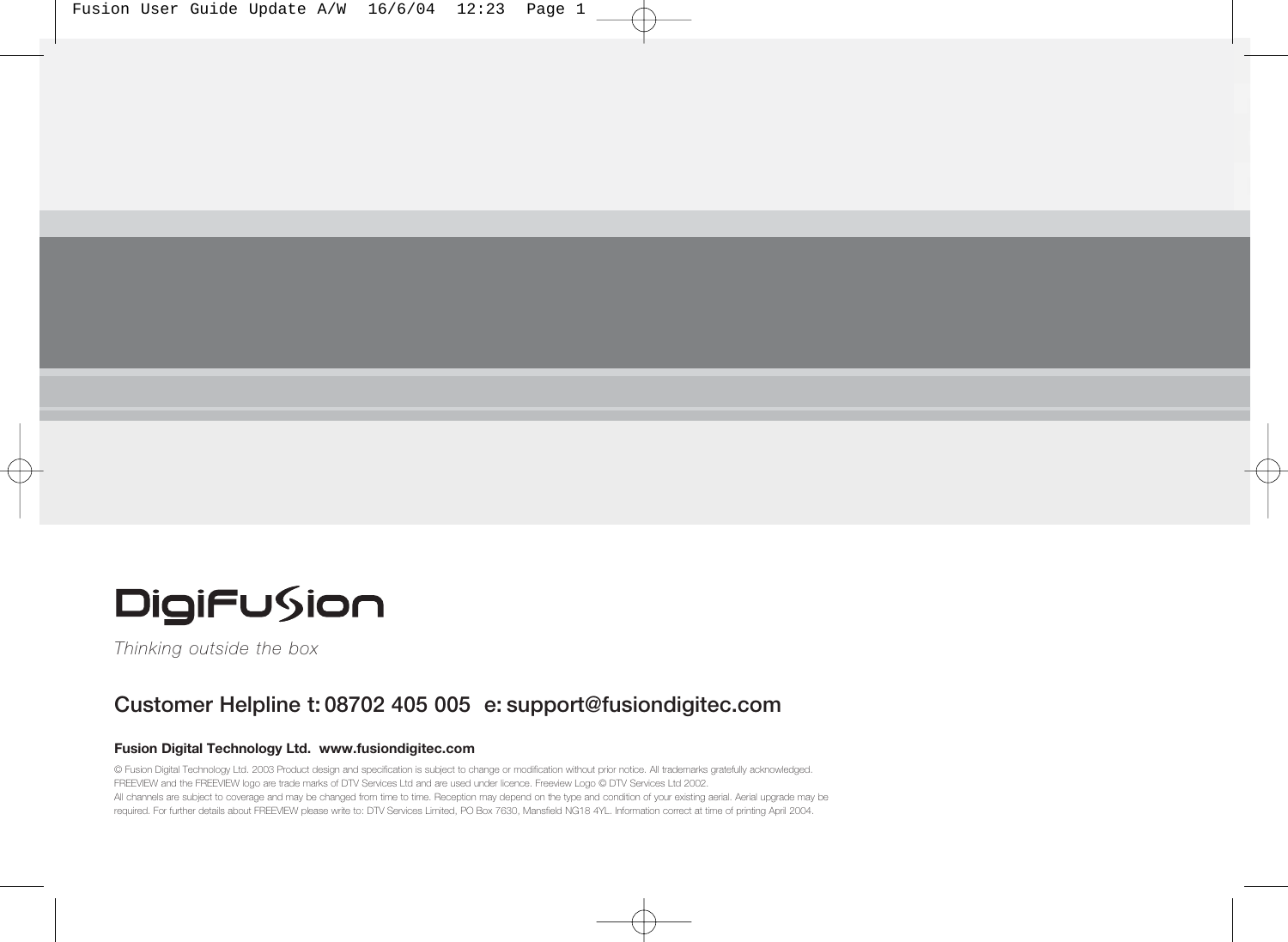

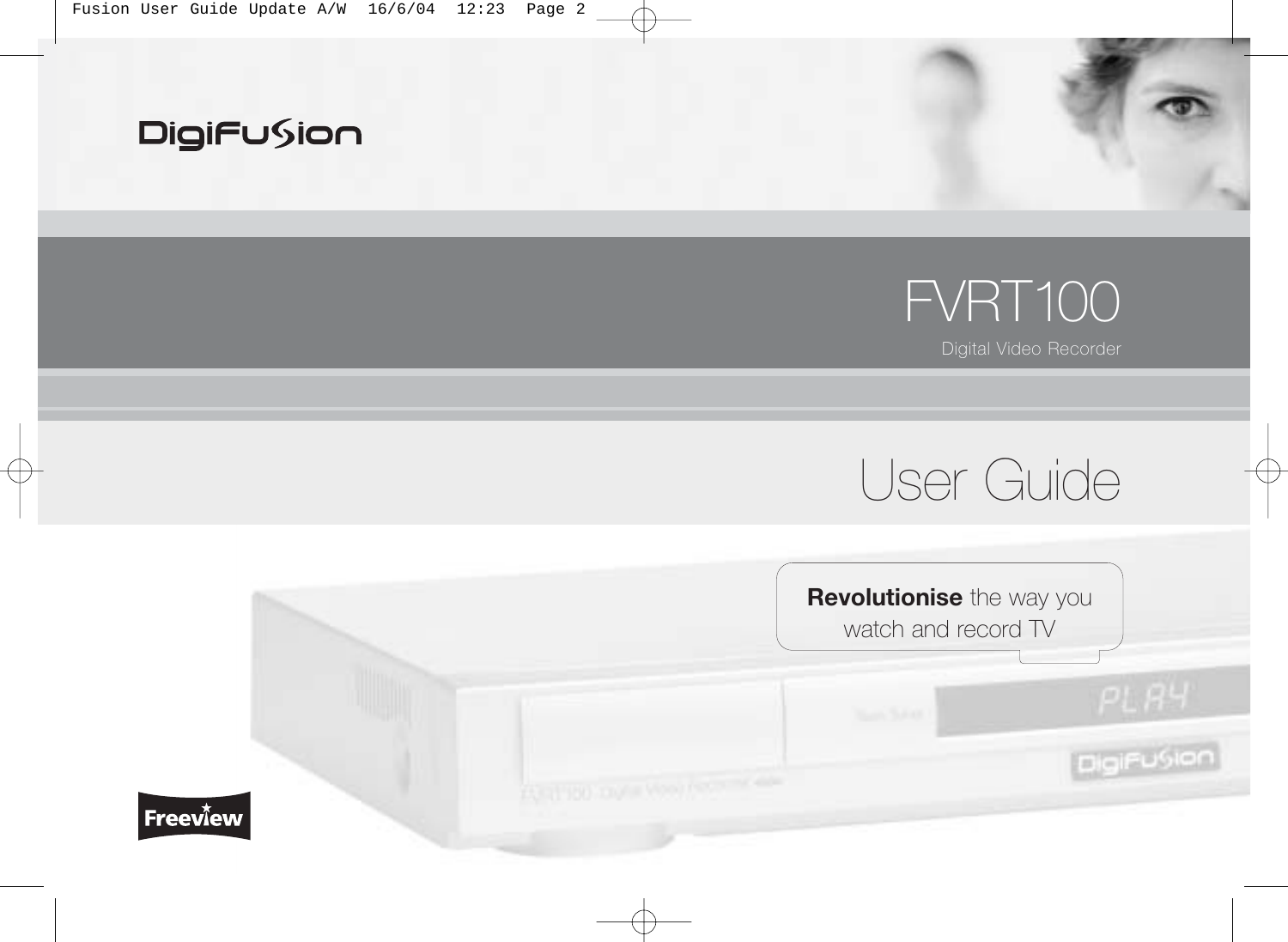# **Contents**

| Packing contents <b>Exercise Contents</b> and the content of the content of the content of the content of the content of                                                               | $\overline{4}$ |  |
|----------------------------------------------------------------------------------------------------------------------------------------------------------------------------------------|----------------|--|
|                                                                                                                                                                                        |                |  |
|                                                                                                                                                                                        | 6              |  |
| Front panel<br>Rear Panel                                                                                                                                                              |                |  |
|                                                                                                                                                                                        |                |  |
|                                                                                                                                                                                        | 8              |  |
| Connections to TV/Video<br><b>Storing Freeview Channels</b><br>Changing TV Channels                                                                                                    |                |  |
| Using the DVR                                                                                                                                                                          | (11)           |  |
| MultiGuide™ Contents<br>DVR Terms and Phrases<br>Perform Key Functions<br>Record and Playback<br>Onscreen TV Listings Guide<br><b>Favourite Channels</b><br>Set TV Programme Reminders |                |  |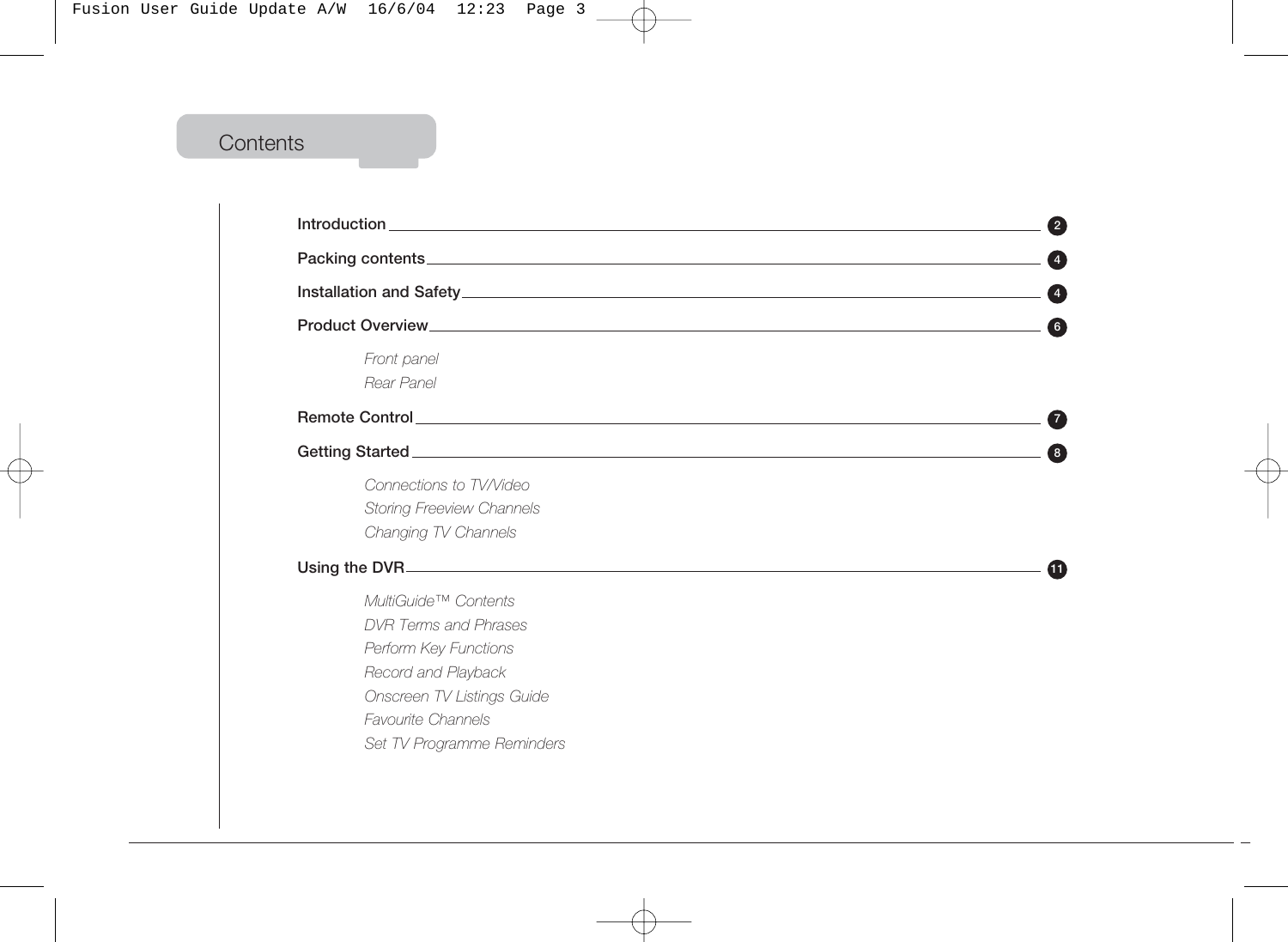# **Contents**

*Set Personal Reminders Subtitles/Audio Language Picture Format Child Lock Sleep Timer Interactive Services Scart Configuration Service Updates Technical Information* **Identifying Faults 36**

**Product Information** 2008 **37***A*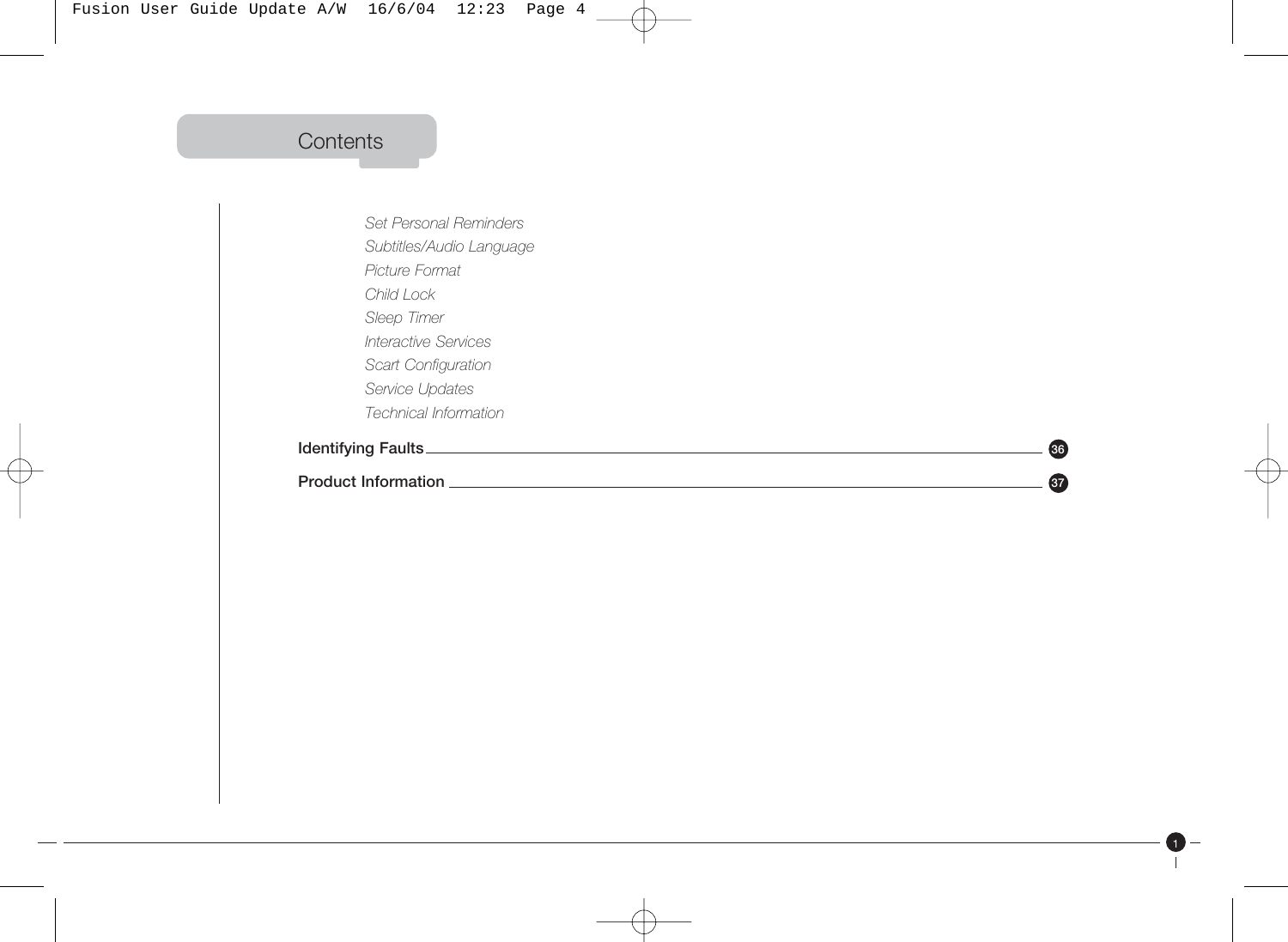### Introduction

2

The Digifusion FVRT100 Digital Video Recorder will completely change the way you watch and record TV, giving you greater choice and control of watching programmes when it suits you. Now you can access all digital TV channels & radio stations available with Freeview, as well as store hours of your favourite TV onto the product so you'll always have something to watch:



- Record, store and playback hours of TV programmes onto its built-in hard disk so there's no need for videotapes
- Record programmes quickly and easily through the MultiGuide™ and watch in digital broadcast quality
- Set recordings up to 7 days in advance
- Watch one channel whilst recording another
- Record two channels at the same time
- Watch a recorded programme whilst recording two channels
- Pause and rewind live TV

These easy to follow instructions explain how to set up the equipment and operate the Digital Video Recorder (DVR). A list of DVR terms and functions are explained on pages 13 – 14 to help you become familiar with this product and its features.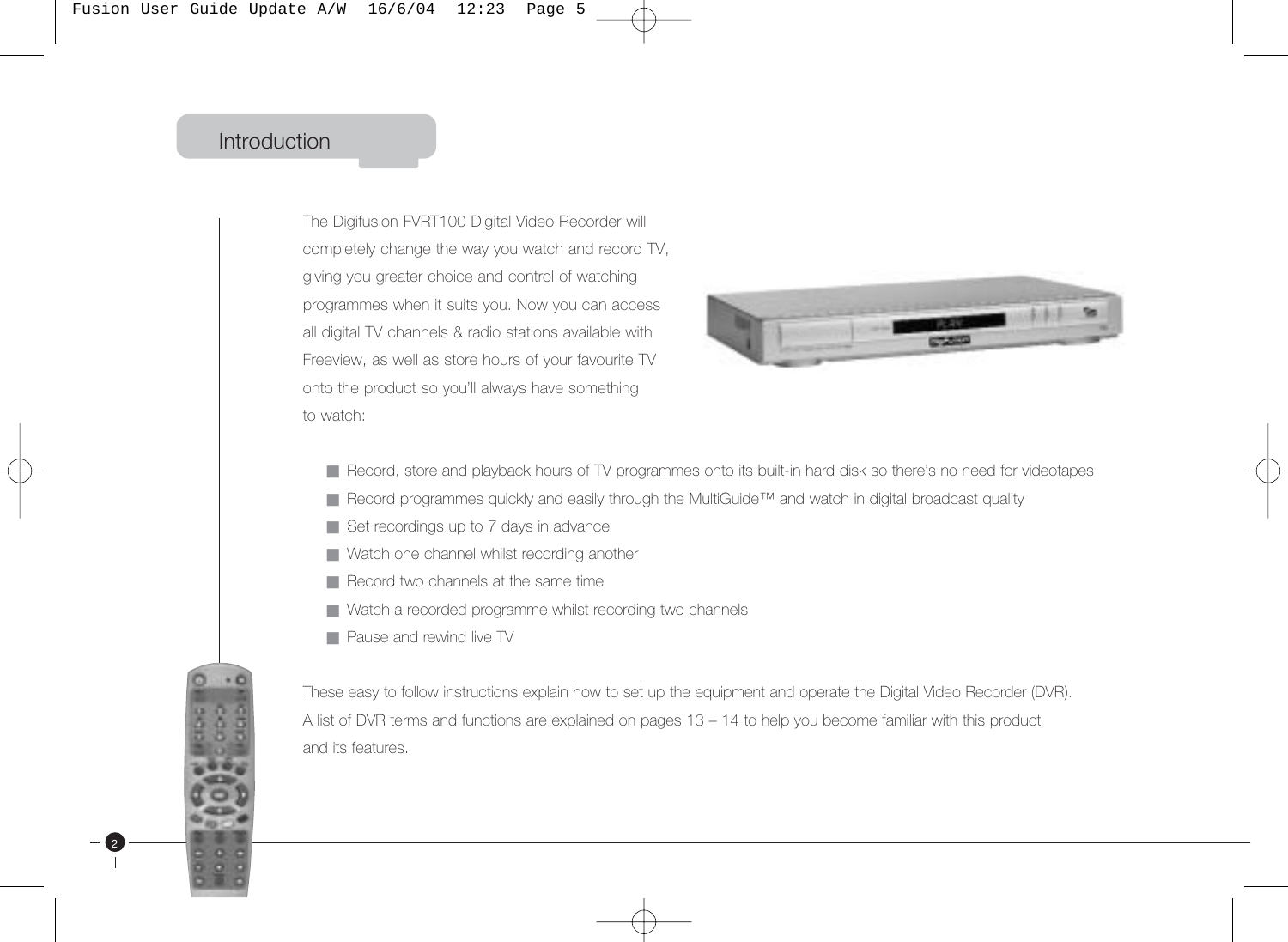### Introduction

The availability of Freeview digital terrestrial services in your home depends on your local transmitter and the configuration of your existing reception equipment.

*You should have already checked your postcode to see if you are in a Freeview coverage area. If not, please contact Freeview immediately:* ■ **Call 08708 809980**

- **Text your postcode to 83331**
- **Visit www.freeview.co.uk**

If you are in a Freeview coverage area but are unable to receive all available channels for your location, it is recommended you have a site survey by a professional aerial installer to ensure aerial alignment and 'line of site' to the transmitter are optimised. If you do not know of a local aerial installer, please call the Confederation of Aerial Industries (www.cai.org.uk) on 0208 902 8998 who will be able to recommend one.

\*TV Listings subject to coverage

3

**If you have any product queries, please call the Digifusion Customer Helpline on 08702 405005 or email support@fusiondigitec.com**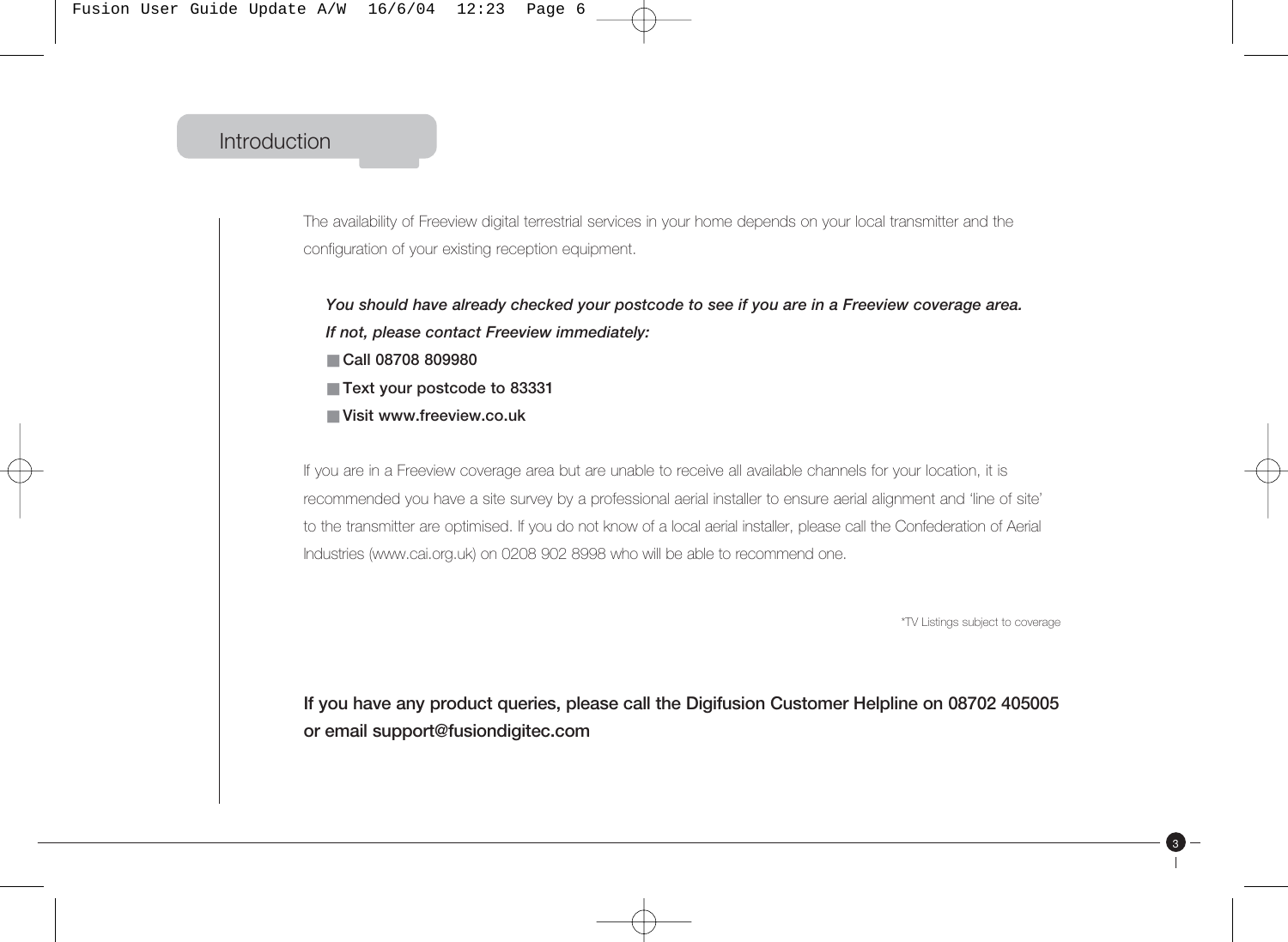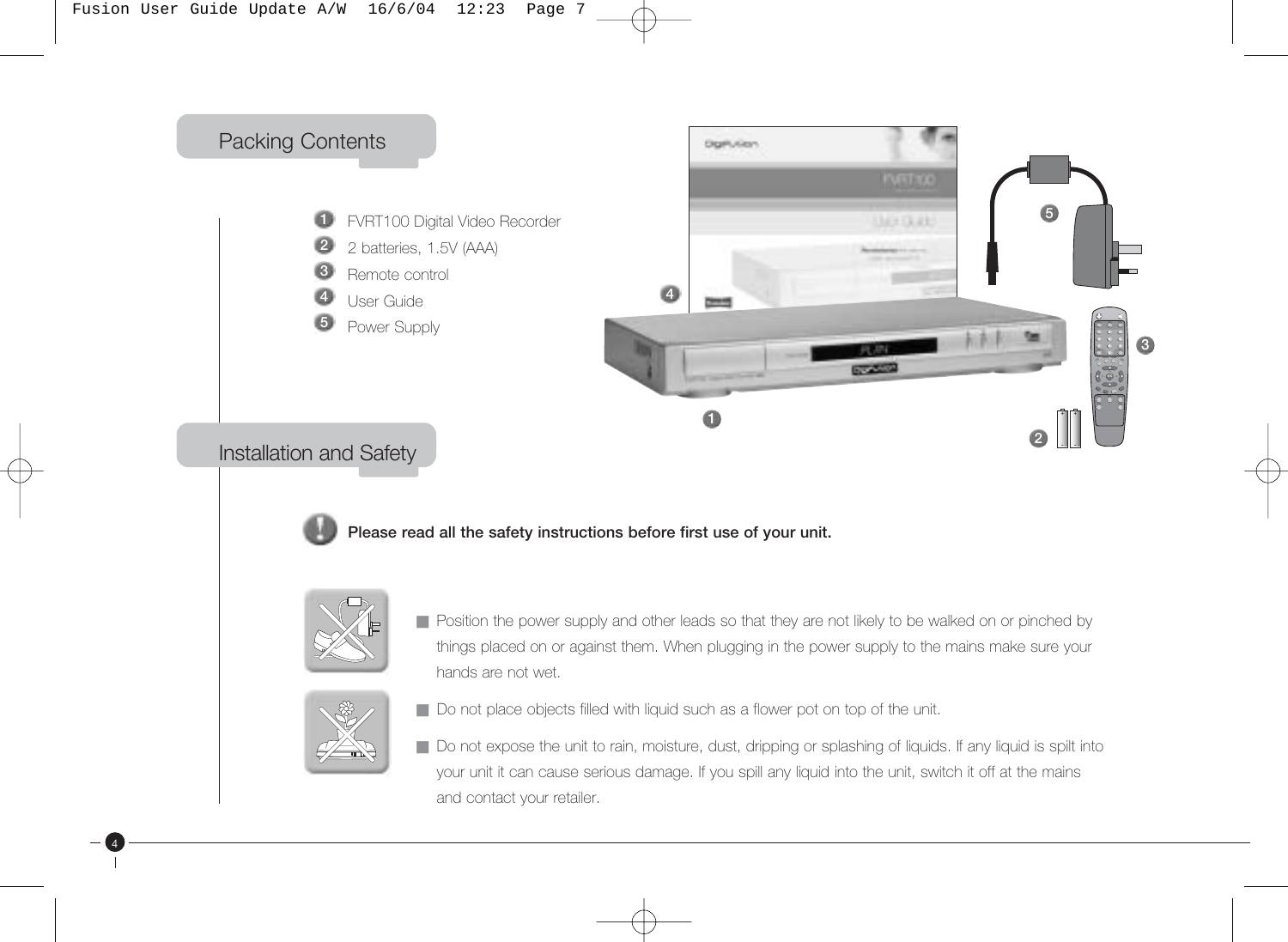# 1m Installation and Safety



1m

- Avoid extremes of temperature, either hot or cold.
- Place your unit well away from heat sources such as radiators or gas/electric fires. Do not place the unit on surfaces such as cloth, carpet, sponge etc.



8cm

- Make sure that no naked flame sources, such as lighted candles, are placed on top of the unit. If the unit is exposed to drastic temperature changes, for example when taking it from a cold to a warm place, let it stand at the new place for at least two hours before connecting it to the mains adaptor.
- The heat built up in the set escapes through ventilation holes, so do not cover the unit with drapes, clothes etc. as that may block air circulation. This unit is designed to operate in a moderate climate.



- If you wish to place the unit on a shelf or wall unit, always ensure there is a minimum air gap of 8 cm around the top, sides and rear to assist ventilation.
- Clean the unit using a slightly damp cloth or chamois leather. Never use abrasive cleaning agents like liquid or aerosol cleaners.



- Remove the mains plug from the socket outlet while cleaning. When plugging out the power supply from the mains hold the unit by its body and not the cord.
- Your unit is designed to operate with the mains adaptor supplied. Do not connect your unit to power sources other than that supplied.

Batteries are easily swallowed by young children. Do not allow young children to play with the remote control unit.

Thunderstorms are a danger for any electrical appliance. Even when switched off, the unit might be damaged by lightning striking the mains supply and/or the aerial lead. During a thunderstorm it is advisable to unplug the aerial from your receiver. Even if your receiver and TV are switched off, they can still be damaged by lightening strikes.

Never use the unit if it is damaged in any way or attempt to open it. Damage caused by unqualified work is not covered by the manufacturer's guarantee and removal of fixed covers may expose dangerous voltages.

There are no user serviceable or replaceable parts inside the unit. Any unauthorised attempt to modify or upgrade any part inside this device will invalidate the warranty and compromise the CE approval of this product.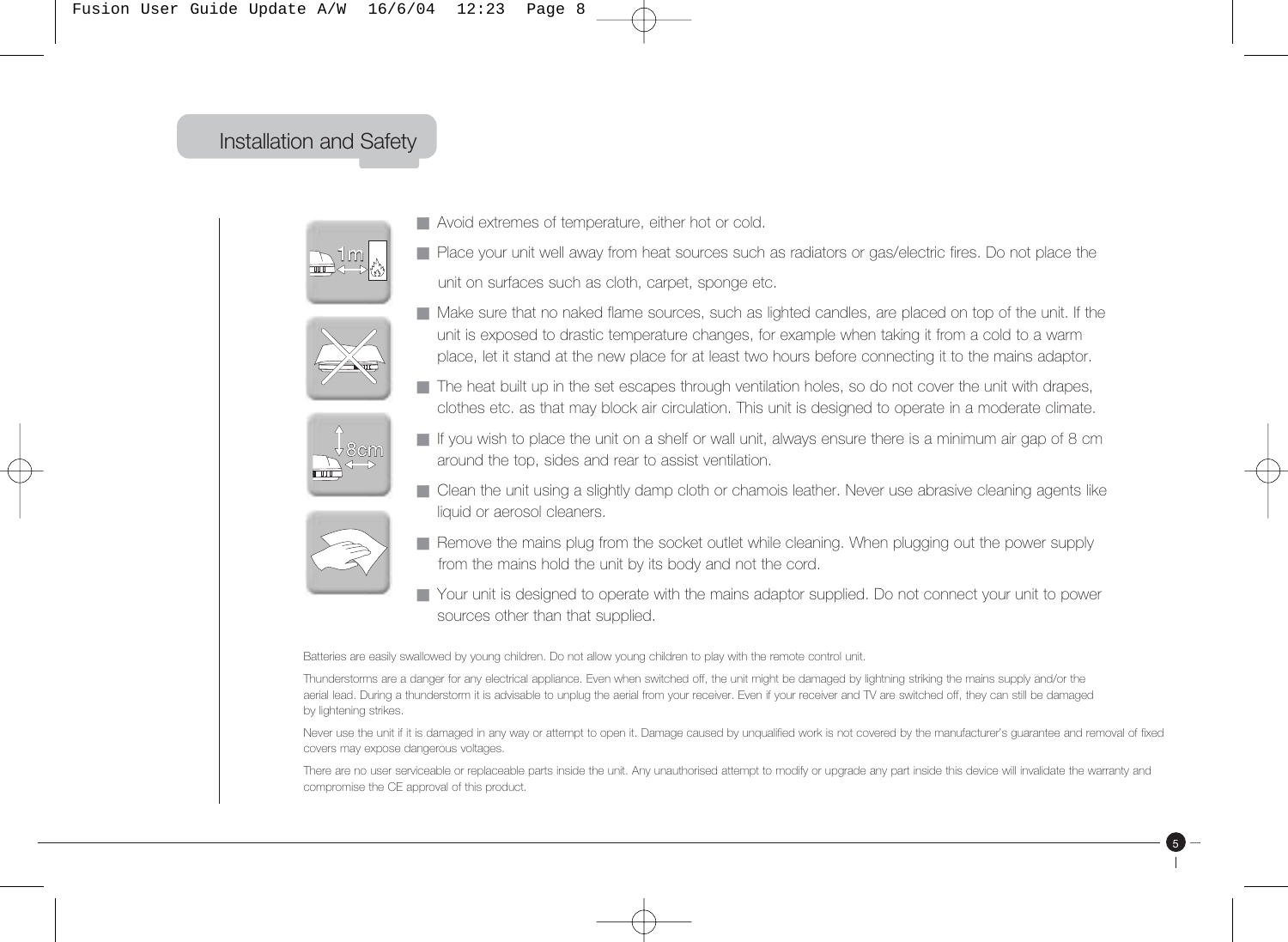Product Overview

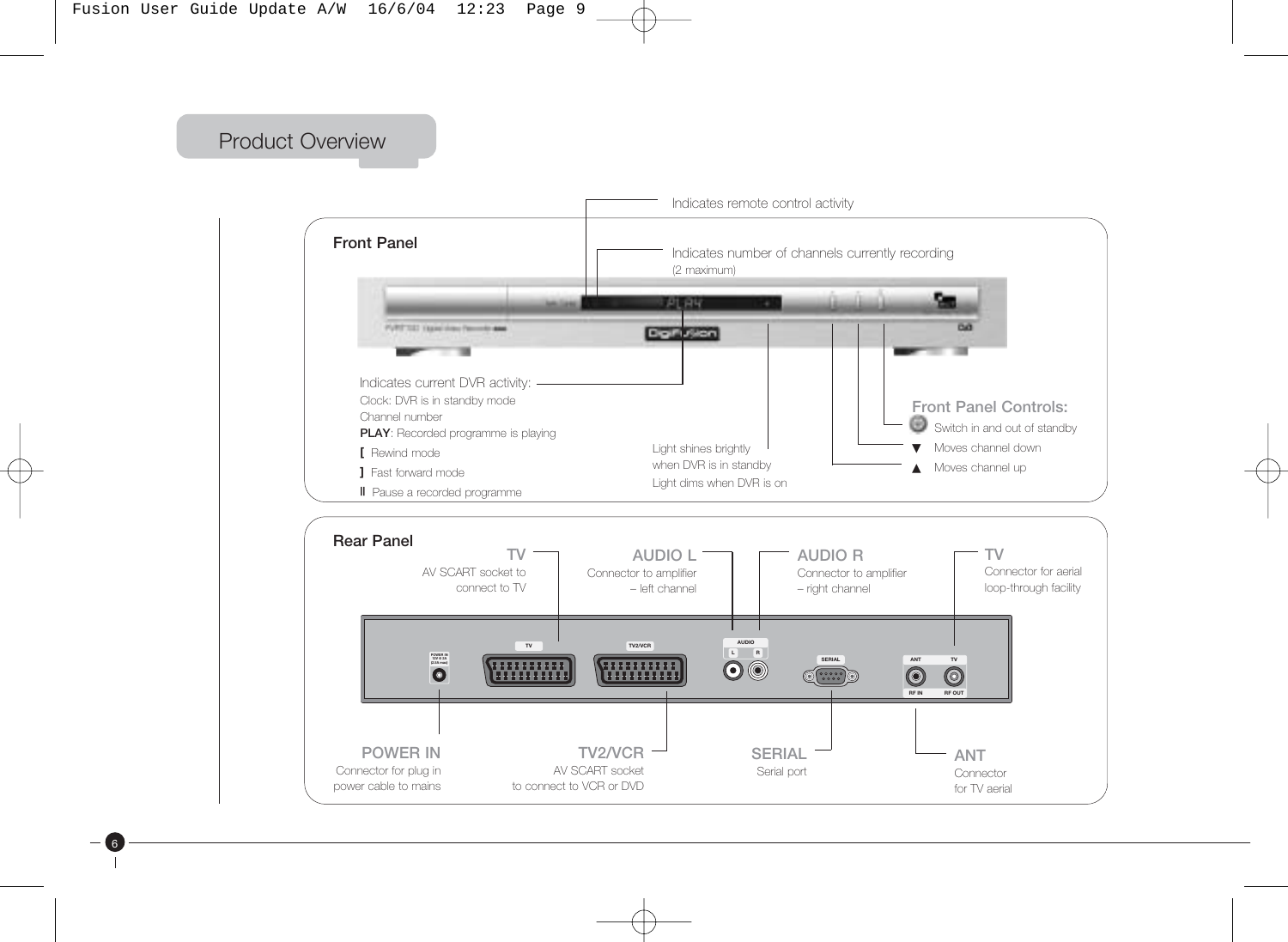Fusion User Guide Update A/W 16/6/04 12:23 Page 10

Remote Control



|                | Switch the receiver in and out of standby                                  |  |  |  |
|----------------|----------------------------------------------------------------------------|--|--|--|
|                | Switch TV audio on and off (mute)                                          |  |  |  |
| VOL+           | Increase audio volume                                                      |  |  |  |
| VOL-           | Decrease audio volume                                                      |  |  |  |
| CH+            | Change channel up                                                          |  |  |  |
| CH-            | Change channel down                                                        |  |  |  |
| $0 - 9$        | Numeric keys for input of channel number                                   |  |  |  |
| Text           | Enter/exit digital text services                                           |  |  |  |
| Cancel         | Return to previous menu screen                                             |  |  |  |
| TV/AV          | Switch between VCR loopthrough and DVR output mode                         |  |  |  |
| <b>SUB</b>     | Display/cancel subtitles                                                   |  |  |  |
| <b>IDAV/OK</b> | Navigate through the Multi Guide™ and interactive services, swap channels  |  |  |  |
| <b>Colours</b> | Perform functions in Multi Guide™, digital text and interactive services   |  |  |  |
| Menu           | Fnter Multi Guide™ menu                                                    |  |  |  |
| Guide          | Shortcut to enter Guide to view TV programme listings                      |  |  |  |
| Calendar       | Shortcut to Calendar to set reminders and view advanced programme listings |  |  |  |
|                | Rewind at high speed                                                       |  |  |  |
| О              | Play at normal speed                                                       |  |  |  |
| $\bf \Phi$     | Fast forward at high speed)                                                |  |  |  |
| $\bullet$      | Pause live recording or playback                                           |  |  |  |
| $\bullet$      | Stop live recording or playback                                            |  |  |  |
| $\bullet$      | Record programme you are currently watching                                |  |  |  |
|                | Skip scene backwards                                                       |  |  |  |
|                | Skip scene forwards/skip to live TV                                        |  |  |  |

7

 $\mathbf{L}$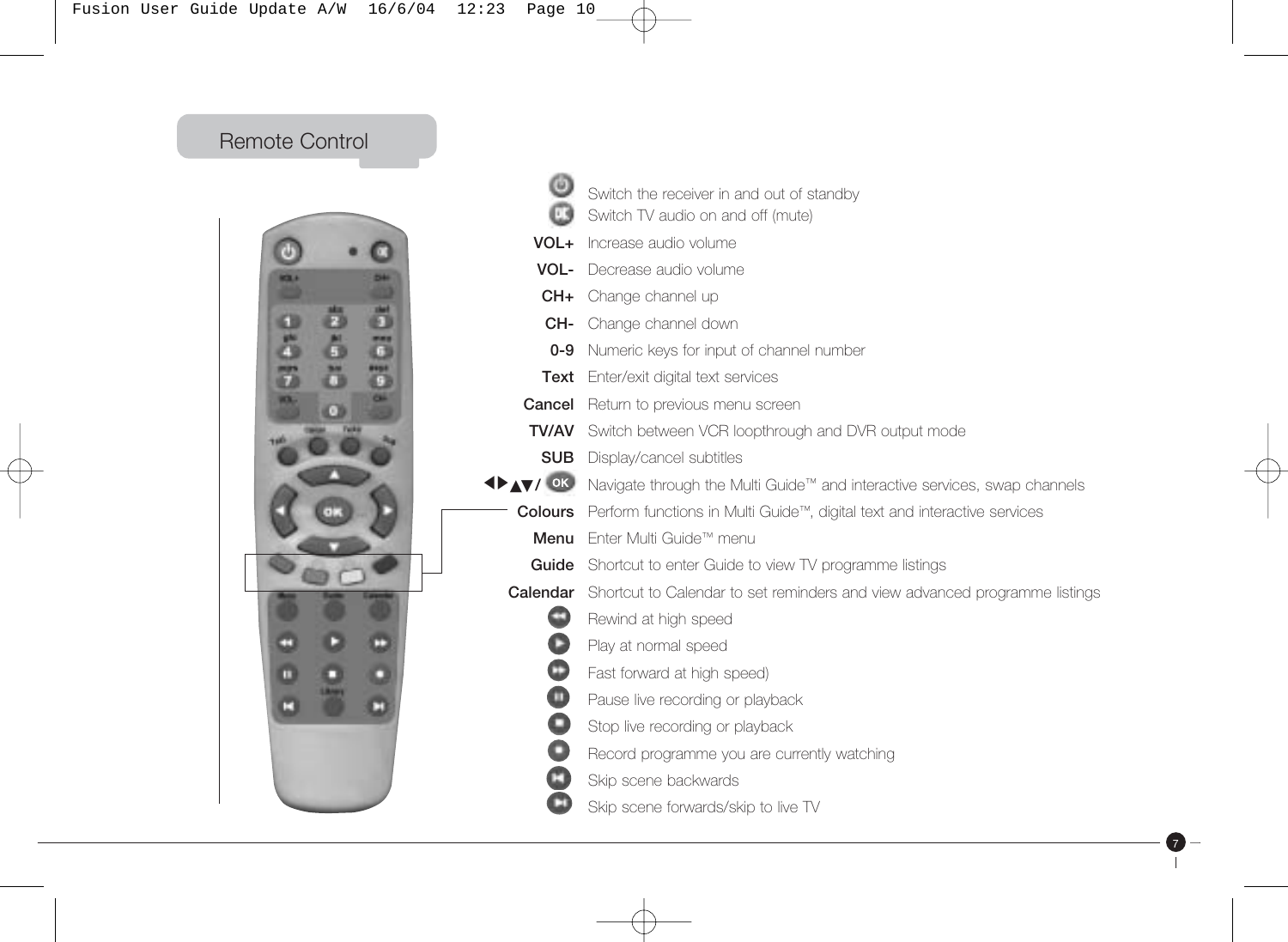

8



Connect your TV aerial cable to the RF IN input on the rear of the DVR. SCART and RF leads (not supplied) are connected as in the diagrams as shown above.

Please note that SCART lead connections must be used in order to view and record digital TV.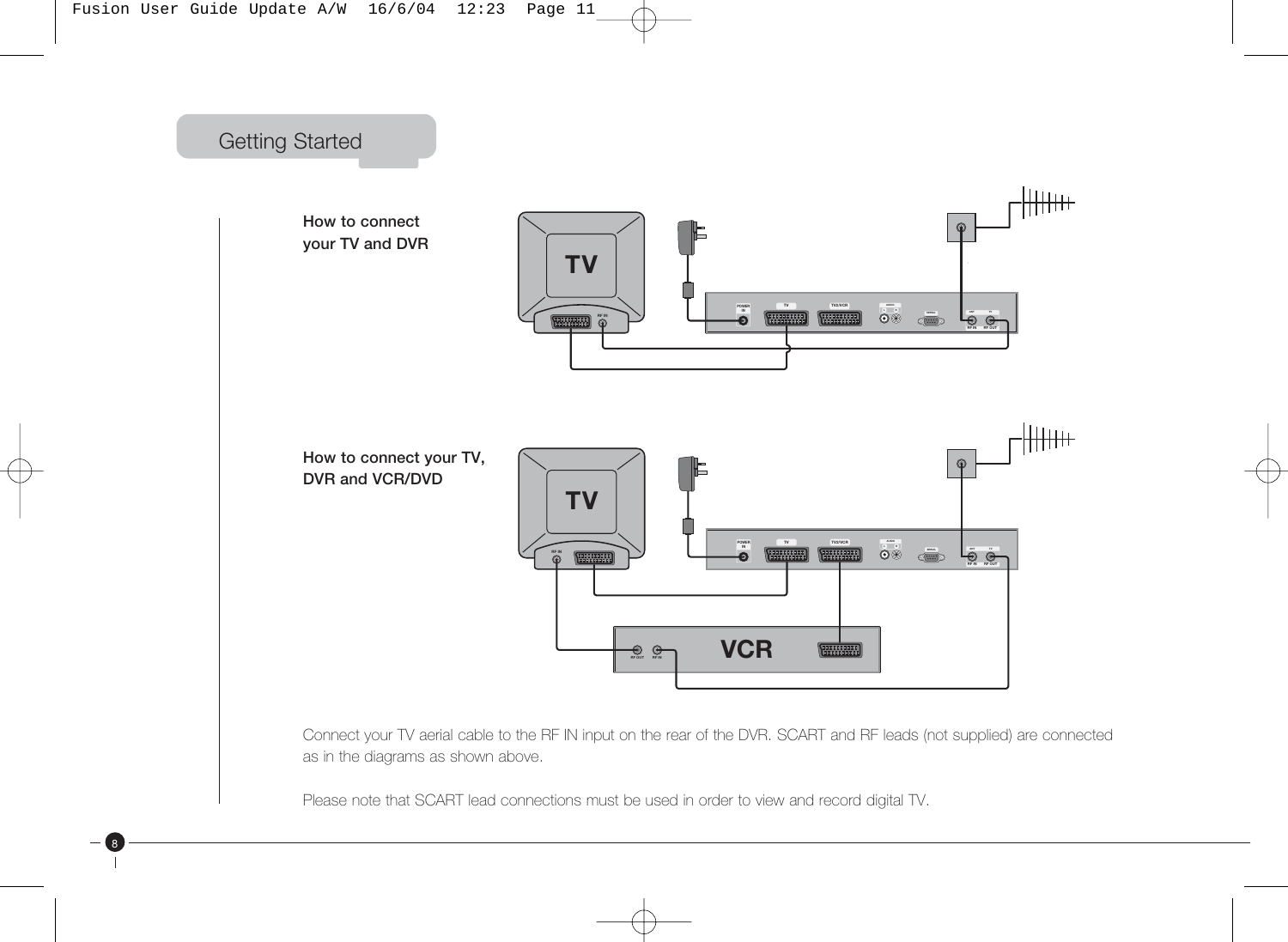### Getting Started

#### **Connecting the Power Cable**

Plug the power cord supplied into the POWER IN socket on the back of the unit. Insert the power plug into the wall socket.



#### **Caution:**

The only way to disconnect the DVR from the mains supply is to pull the plug from the wall socket. The power plug must be disconnected from the main supply before the cord is plugged in to the POWER IN socket.

#### **Inserting the batteries in the remote control**

Open the battery compartment by pressing the snap-catch, and remove the lid. When inserting the batteries type 1.5V, observe the polarity marked on the battery compartment.

#### **Note:**

If the DVR no longer reacts properly to remote control commands, the batteries may be flat. Always remove flat batteries. No liability is accepted for damage resulting from leaking batteries.

#### **Environmental note:**

Batteries, including those which are heavy metal-free, may not be disposed of with household waste. Please dispose of used batteries in an environmentally sound manner. Find out about legal regulations which apply in your area.

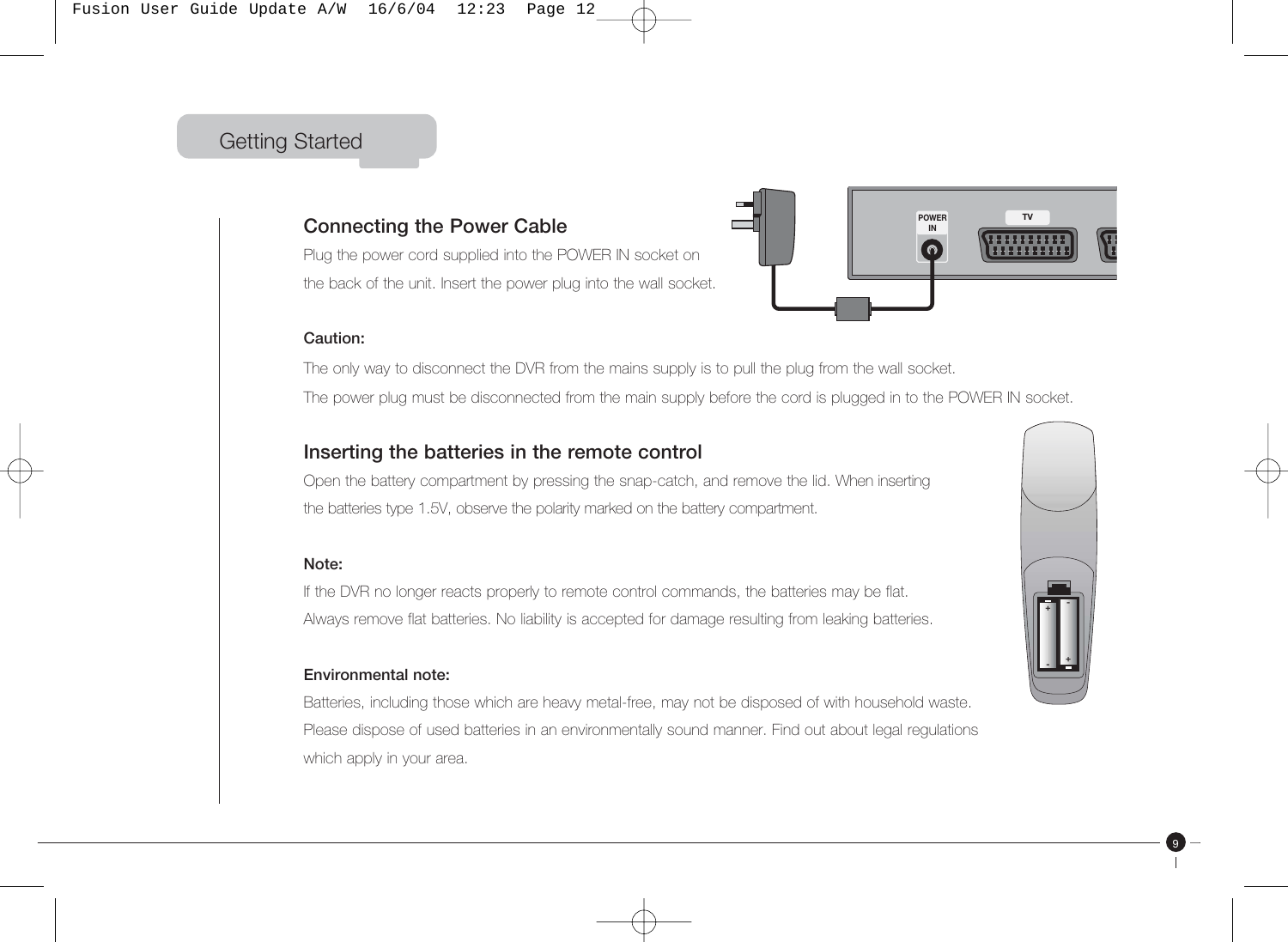### Getting Started











10

**Once the DVR has been connected to the mains and the TV, the "Welcome" screen will be displayed on the TV. If this doesn't appear, press TV/AV or channel 0 on your TV remote. Weekly TV listings will not be available until the DVR has been installed and powered on overnight to receive an initial download. Quick Guide listings (now and next programmes) are available from set-up - see page 24 for more details.**

- Press ok to confirm your aerial is connected to your TV DVR.
- Please wait while the DVR searches for all available frequencies and channels this may take a few minutes. All channels found will be automatically stored in numerical order.
- Once the search is complete, press on to start watching digital TV.
- To view all digital channels found and stored, press **Guide** on your remote.
- Use **AV** to select a channel and press on to watch.

*If you don't think your DVR has found the correct number of channels available, check to see if your aerial needs replacing or realigning.*

- Press **Menu** on the remote, use ▶ to select 'Set Up' and press **ok** to enter.
- Scroll down using ▼ to select 'Aerial Alignment' and press ok

*If the Errors bar for signal strength is over the maximum level, you should contact a local aerial installer or call the Confederation of Aerial Industries on 0208 902 8998 who will be happy to recommend one.*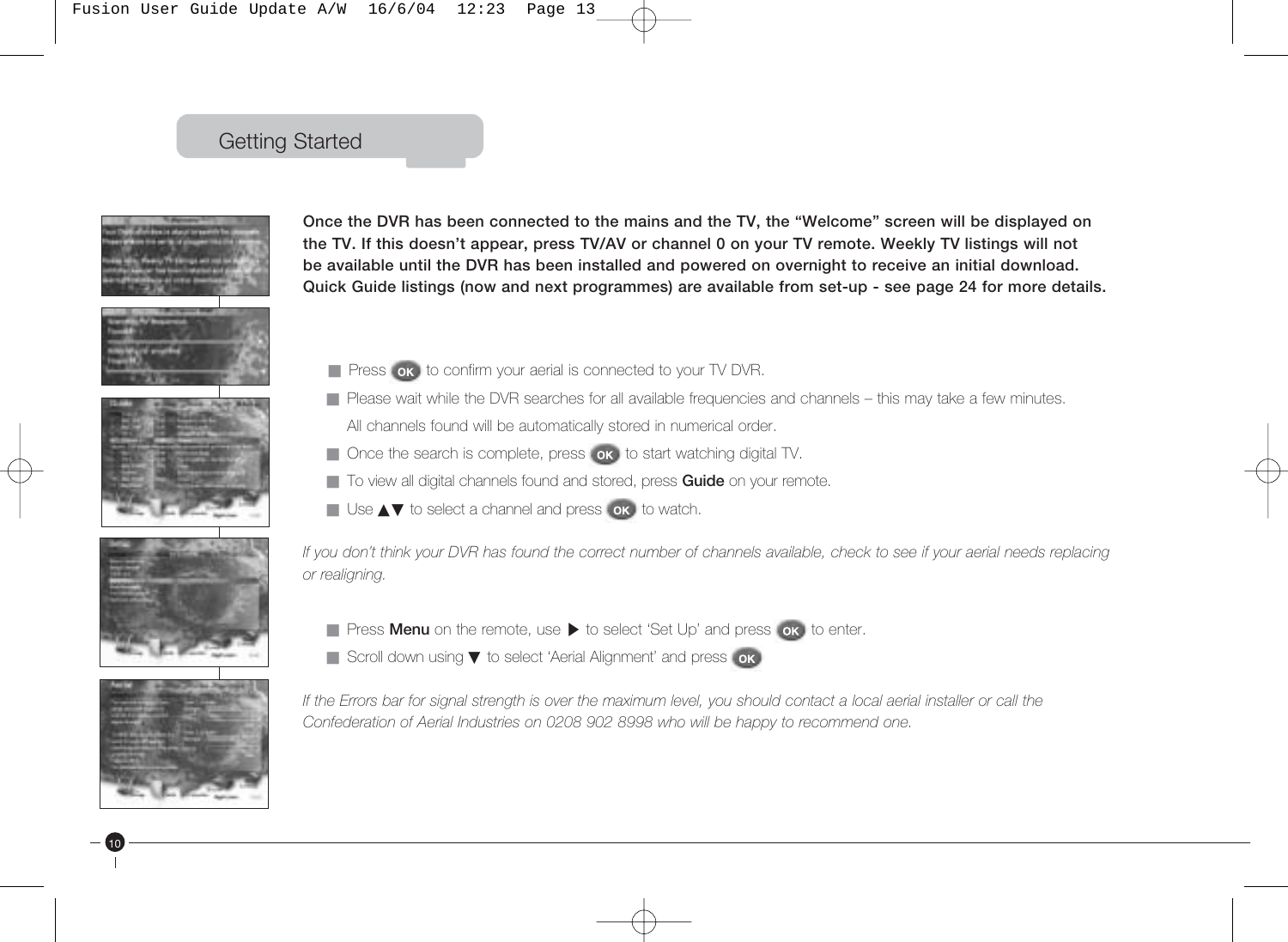### Getting Started







### **Storing and Adding Freeview Channels**

**You may need to re-store channels, for example, if a new channel is launched or your aerial is realigned.**

- Press **Menu** on the remote, use ▶ to select 'Set Up' and press **ok** to enter.
- Use ▼ to select 'Full Channel Search' and press ok to confirm you want the search to begin.

### **Changing TV Channels**

**To change TV channels, you can perform any of the following operations:**

- Use **Ch+** and **Ch-** to browse up and down the available channels.
- Select the number of the channel using **0-9** numeric keys.
- Press Guide to view all available channels. Select the required channel using **AV** keys and press ok to confirm.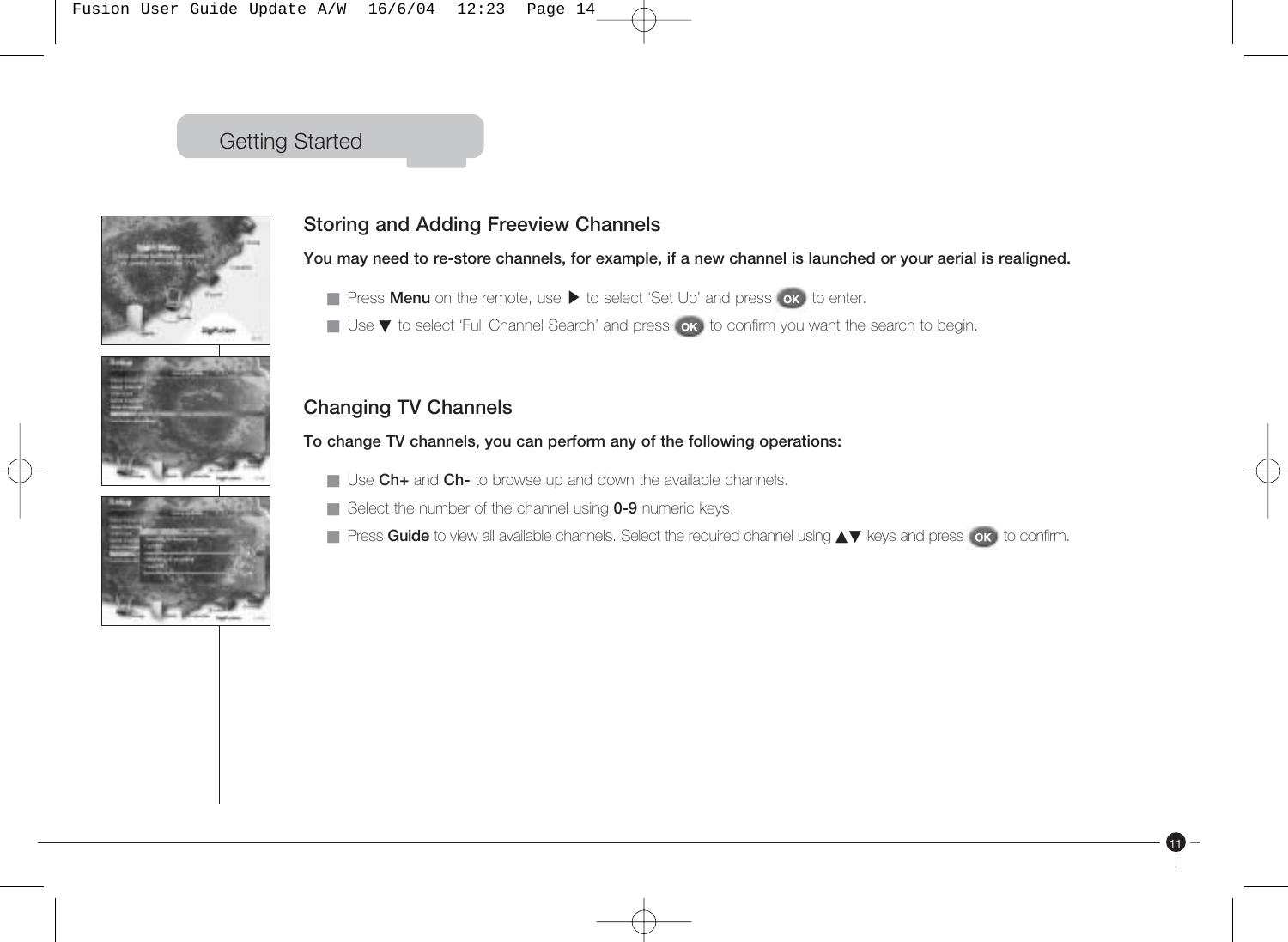

12

#### **MultiGuide™ Contents**

**Find your way around the MultiGuide™ quickly and easily**

- **Guide** Access today's TV Listings
- **Setup** Access DVR configuration settings and features
- **Calendar** View TV listings for the week ahead Set/view personal reminders
- **Record** Access the record list includes current recordings and programmes scheduled to be recorded Record programmes manually View the amount of storage space used on the hard disk
- **Library** Access recorded programmes stored on the hard disk for playback View the amount of storage space used on the hard disk Manage storage space on the hard disk

*To navigate quickly whilst in the MultiGuide™, press Menu to highlight a sub-menu icon, use < > highlight the required*  sub-menu and press **ok** to enter.

**Note:** On first power up you will find a promotional video recording in the PVR library. This video, plus any test videos which may be present can be deleted if required.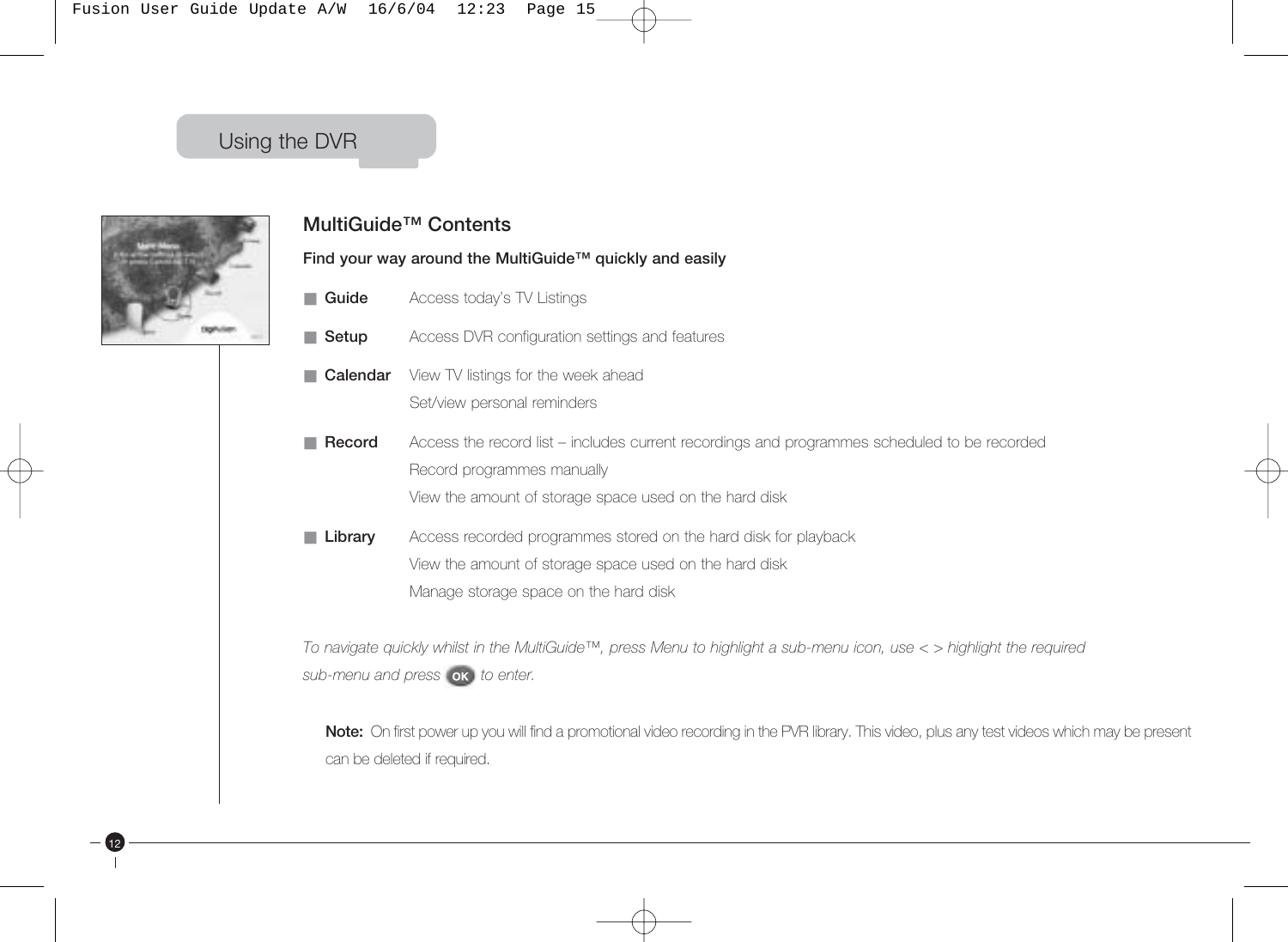Fusion User Guide Update A/W 16/6/04 12:23 Page 16

### Using the DVR

#### **DVR Terms and Phrases**

**The DVR allows you to watch and record TV in a completely new way. To help you understand and operate its functionality, please become familiar with the following terms and functions.** 

#### ■ **Hard Disk**

A hard disk drive is built in to the DVR to enable you to record and store programming so you no longer need to record to videotapes. The hard disk drive in this DVR is 40GB, allowing you to store over 40 hours of programming using Super Compression Technology (see below).

The amount of hard disk space available is displayed in the Hard Disk Usage bar, both in 'Record' and Library'. This indicates the amount of free, used and reserved space for scheduled recordings currently available.

#### ■ **Super Compression Technology (SCT)**

SCT allows you to increase the capacity of the hard disk by compressing the broadcast to maximise storage space. When recording a programme on the DVR, you can select your preferred recording mode, equivalent to VCR recording modes. These range from **SP** (Standard Play) - the normal recording setting offering highest quality recordings using maximum hard disk capacity, **LP** (Long Play), to **EP** (Extended Play), creating lowest quality recording using minimum hard disk capacity.

Recorded programmes can be compressed to create additional storage space, either when the recording is set or once the recording has been made – see page 22 for further details. When this occurs, additional disk space is required to perform the operation. It may be necessary to delete existing recordings stored in the library to allow for the compression to take place.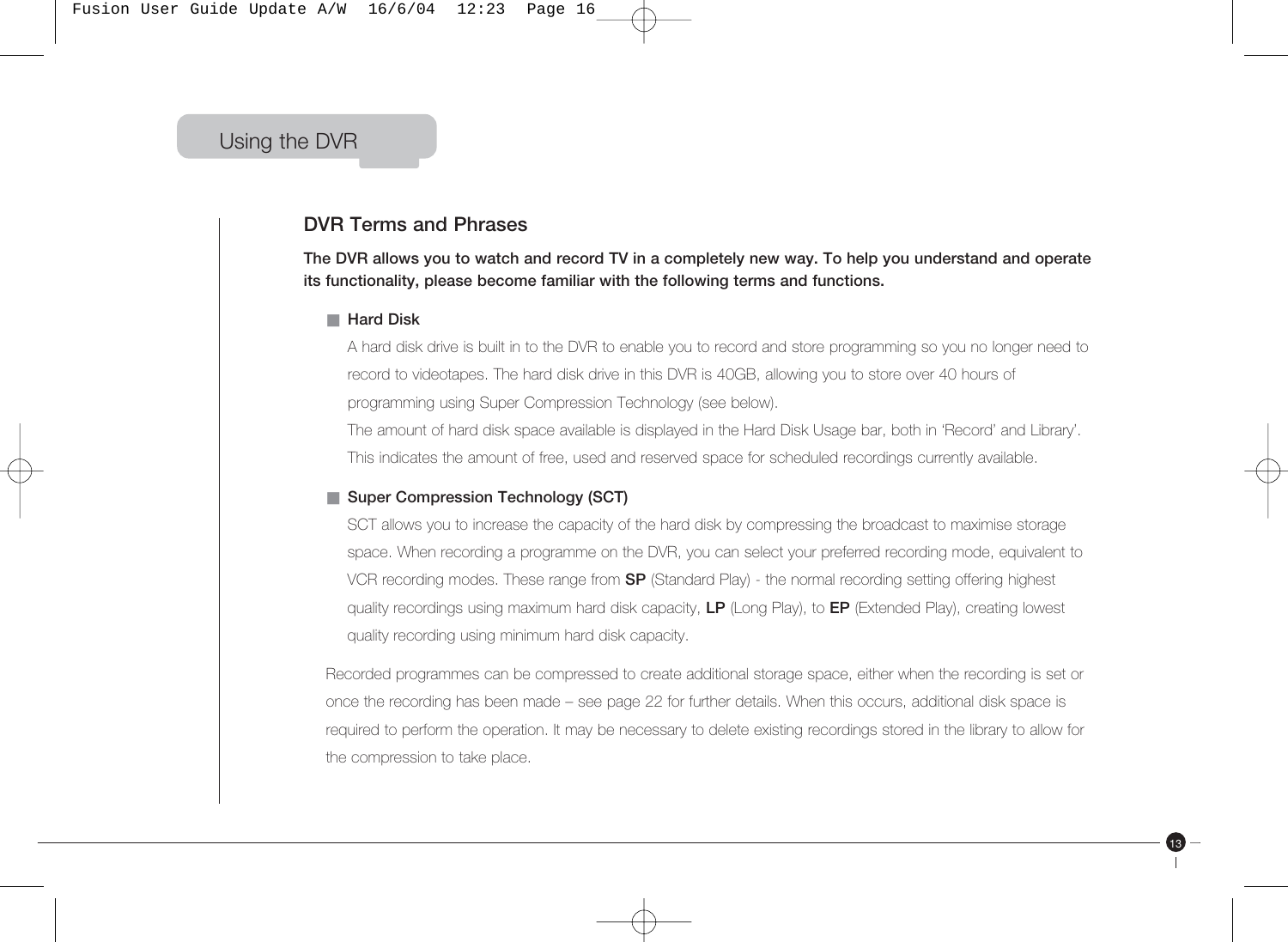Fusion User Guide Update A/W 16/6/04 12:23 Page 17

### Using the DVR







14

#### **Pause and Rewind Live TV**

When the DVR is switched on, it automatically records up to the last 30 minutes of the channel it has been tuned to. This allows you to:

- Pause the programme you are watching (for up to 30 minutes), then continue watching the programme from exactly the same point at which you left.
- Rewind and play up to 30 minutes of the TV channel the DVR has been tuned to.

**Delayed live mode** – pause or rewind live TV so it plays as though it is live.

**Playback mode** – play recorded programmes stored in the 'Library'.

#### **Scenes**

When recordings are stored to the hard disk, snapshot images are automatically generated at 5 minute intervals throughout the programme and displayed in the 'Library' for enhanced navigation. Each snapshot displayed represents the beginning of a 5 minute scene.

#### **Recording Icons**

The recording icon  $\infty$  is displayed in different colours in the Guide to indicate the type of recording activity:

- **Red**  $\infty$  recording programme to hard disk.
- Green  $\infty$  recording the last 30 minutes of the TV channel to watch in delayed live mode.
- White  $\neg$ **c** paused TV.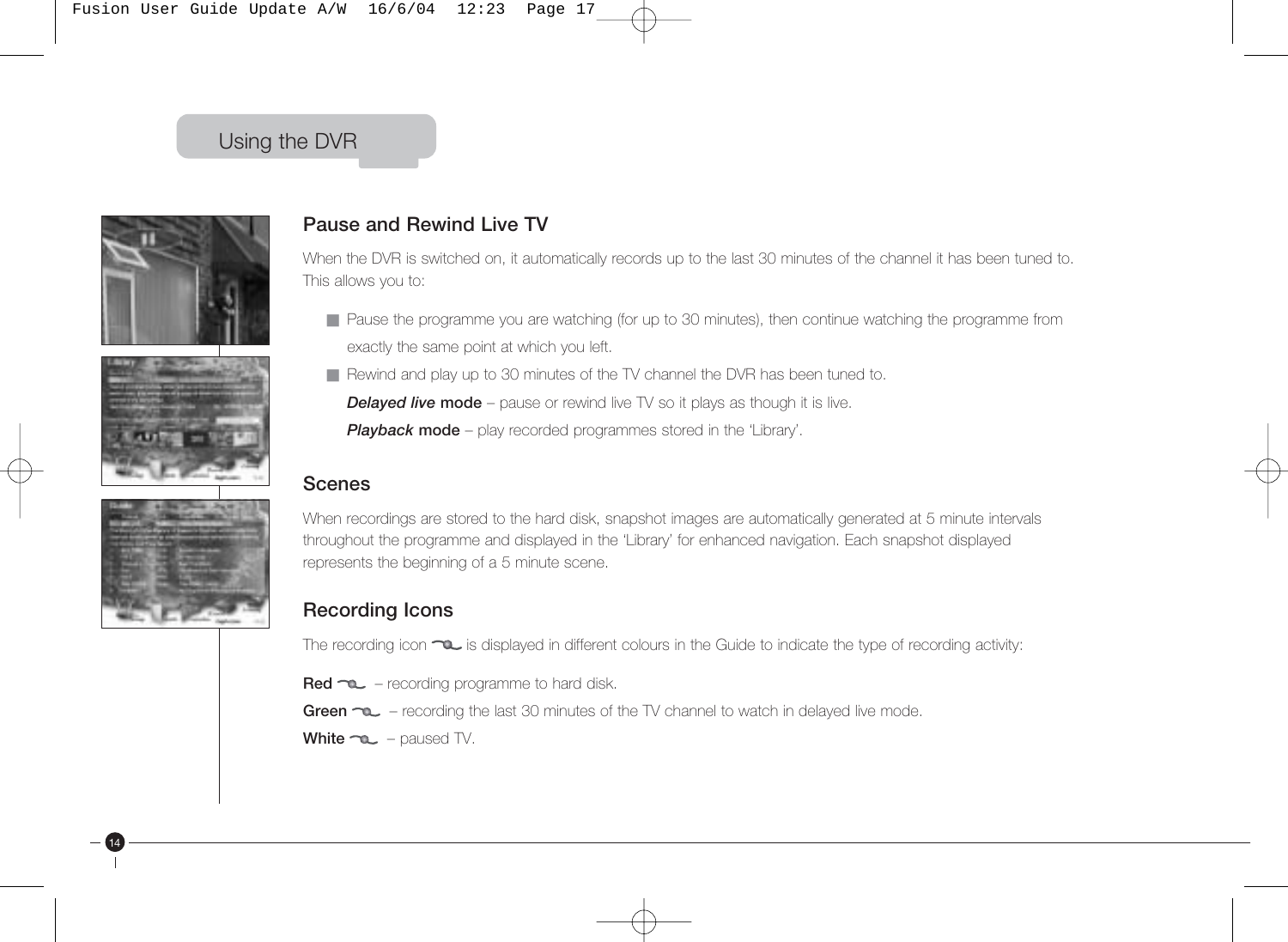

#### **Fast Forward**

- Press to fast forward a recorded programme.
- Pressing this button repeatedly doubles the fast forward speed as indicated on screen (up to x64 max).
- Press **t**o skip forward scenes (in 5 minute intervals) whilst watching in **playback** mode.
- Press **to** be skip directly to live TV whilst watching in *delayed live* mode.

### **Rewind**

- Press rewind a recorded programme.
	- Pressing this button repeatedly doubles the rewind speed as indicated on screen (up to x64 max).
- Press to skip back scenes (in 5 minute intervals).

### **Slow Motion Playback**

 $\blacksquare$  Press  $\blacksquare$  and then use  $\blacksquare$  /  $\blacksquare$  to play a quarter or half speeds.

### **Screen Displays**

**The following screen displays appear when the DVR is in rewind, fast forward and pause modes**

■ **Time Display**

This appears at the bottom right hand corner to indicate how long the recording has been playing.

#### ■ **Timeline**

The pink line displayed along the bottom of the screen indicates the total duration of the recording. The white marker on the timeline indicates at which point you are watching the programme in relation to its total duration.

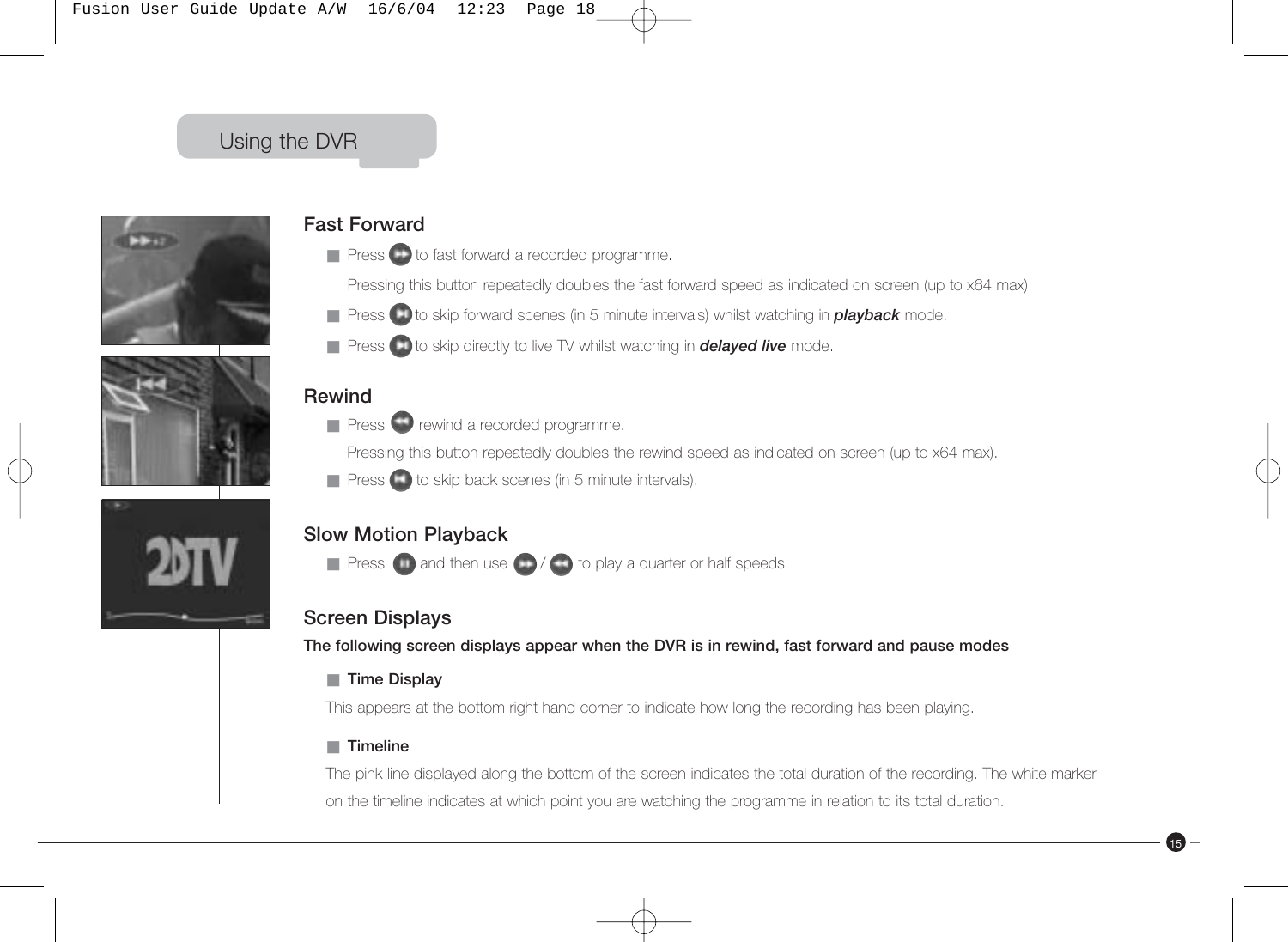









16

### **Pause Live TV**

- $\blacksquare$  Press  $\blacksquare$  to pause live TV. The programme will be paused for up to 30 minutes.
- Press to continue watching the programme in **delayed live** mode.
- Press to skip forward to live TV again.

### **Instant Rewind Live TV**

- Press to rewind the current programme you are watching, or press to skip back scenes.
- Press to skip forward to live TV.

### **Swap Channels**

If you are watching a programme either in playback or delayed live mode, press-to swap between channels quickly and easily. For example:

- ror example.<br>■ When watching BBC1, select a programme to playback from the Library and use ◀▶ to swap between the two.
- When watching BBC1, select a programme to playback normale Ebrary and use <→ to swap between the two.<br>■ When watching BBC1, pause live TV on that channel, then flick to BBC2 and use ◆ b to swap between the two.
- Watch BBC1, pause Live TV on that channel, then flick to BBC2, then select a programme to playback from the Library, use
- value boot, padde live tv<br>• **+** to swap between all three.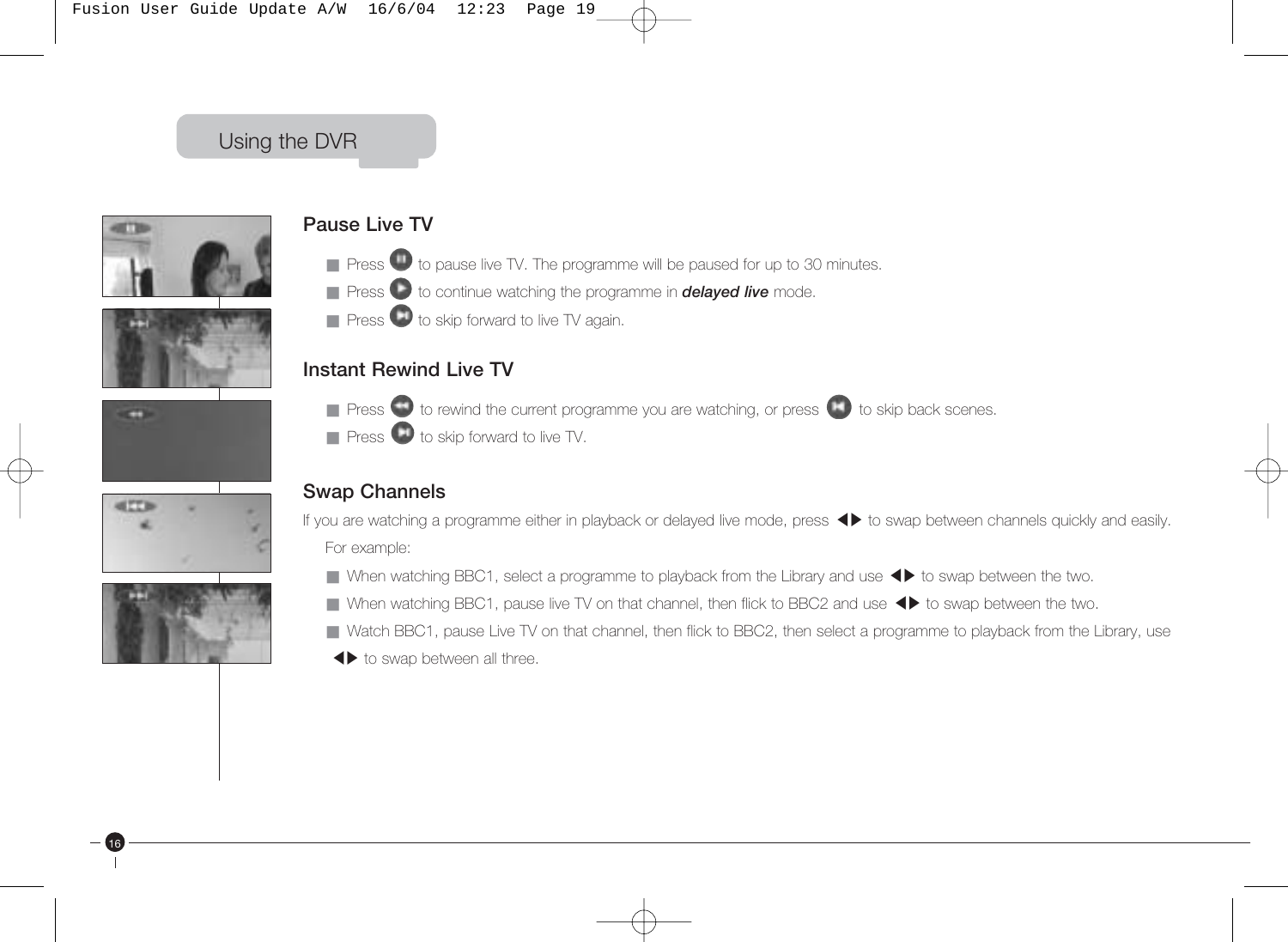Fusion User Guide Update A/W 16/6/04 12:23 Page 20

### Using the DVR





### **Recording with the DVR**

**There are various ways in which you can record, depending on when the programme is scheduled to be broadcast.**

#### **Record Programmes Now Showing (One Touch Recording)**

Record programmes now showing quickly and easily by pressing just one button on the remote

 $\blacksquare$  Go to the correct channel and press  $\blacksquare$ The recording icon will be displayed at the top left hand corner of the TV screen and the programme details will appear in the 'Record' menu.

17

*Please note: One Touch Recording is not possible if no TV listings are displayed for the particular programme.*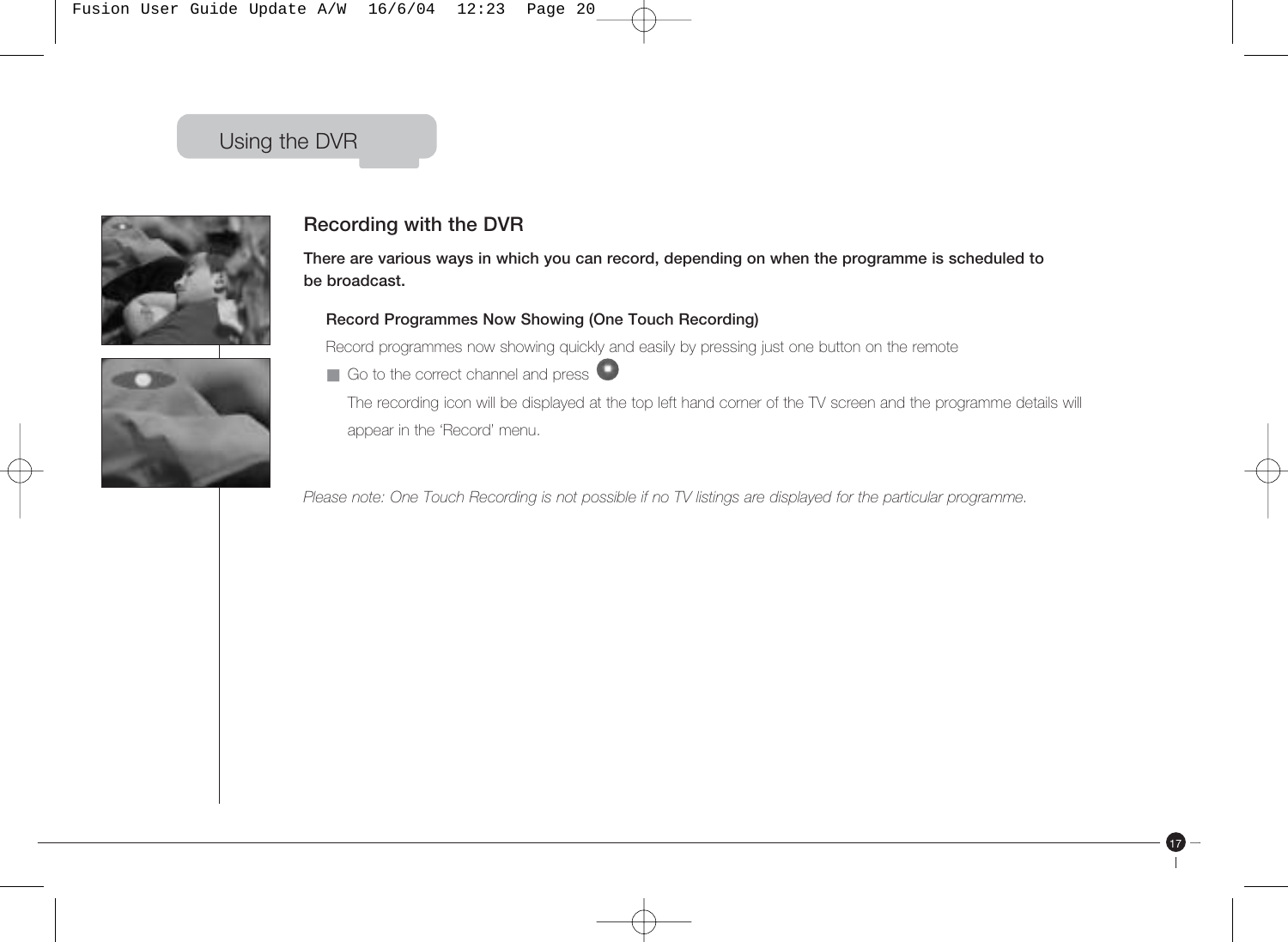







18

### **Recording Programmes Showing Today**

- Press **Guide** on the remote to view today's programme listings
- Treas datable firms remote to view today's program<br>■ Use ▲▼ ◀ ▶ to highlight the desired programme.
- Press Green to record you will then be taken to the 'Record' section of the MultiGuide™.
- Ticss direct to record "you will then be taken to the Ticcold"<br>■ Use ◀ ▶ to alter recording details and ▲▼ to select options.

It is advisable to slightly increase the duration of the programme to allow for minor changes to the schedule.

■ Once recording options are chosen, press Green to add to the record list.

To return to watching TV:

- Press **Menu** to select a sub-menu at the bottom of the screen
- Ticss **wend** to science a submit in a the benoming the series.<br>■ Use ▶ to highlight **Guide** and press **or** to display TV listing information.
- Use ▲▼ to highlight the desired TV channel and press ok to view.

#### **Record Programmes Showing This Week**

Press **Calendar**, use ▲▼ ◆ **b** to select the date and press OK to display the day's TV listings.

Follow instructions as above.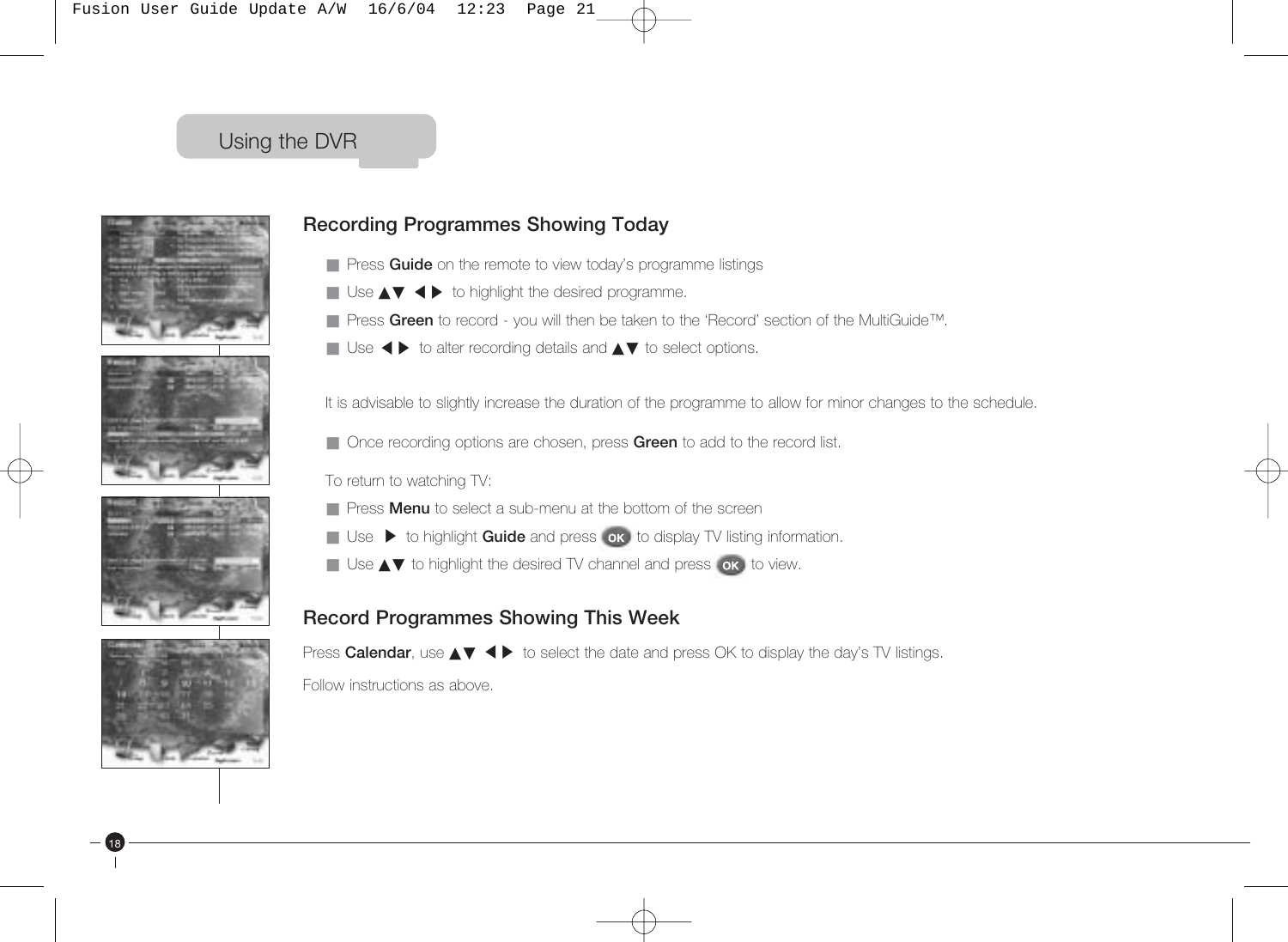





### **Manual Recording**

You may want to set the DVR to record manually e.g. if no TV listings for that particular programme are displayed in the **Guide**.

- **Press Menu** on the remote, use ▶ to highlight 'Record' and press ok to enter.
- **E** Press or again to add a manual recording to the list.
- Use ▼ to scroll down each of the recording options:
- Use to selen down cach or the recording options.<br>- **Channel:** Use ▶ to select the channel your programme will be on.
- **Title:** use text keys as displayed on your remote to enter the name of the programme. (The programme – synopsis will not appear in 'Record' or 'Library' if a different programme name to the one displayed in 'Guide' is entered).

- **Date:** Use-to select
- **Bate:** Use ► to select<br>- Start Time: ▶ to select start time hold button down continuously for faster navigation.
- **Duart Time:** ► to select start time Thold button down continuously for faster inavigation.<br>- **Duration:** Use ► to select programme duration hold button down continuously for faster navigation. – By entering the duration, the End Time is automatically set.
- **Mode:** Use-to select recording mode (see page 15 for explanation).
- Press **Green** to add to the record list.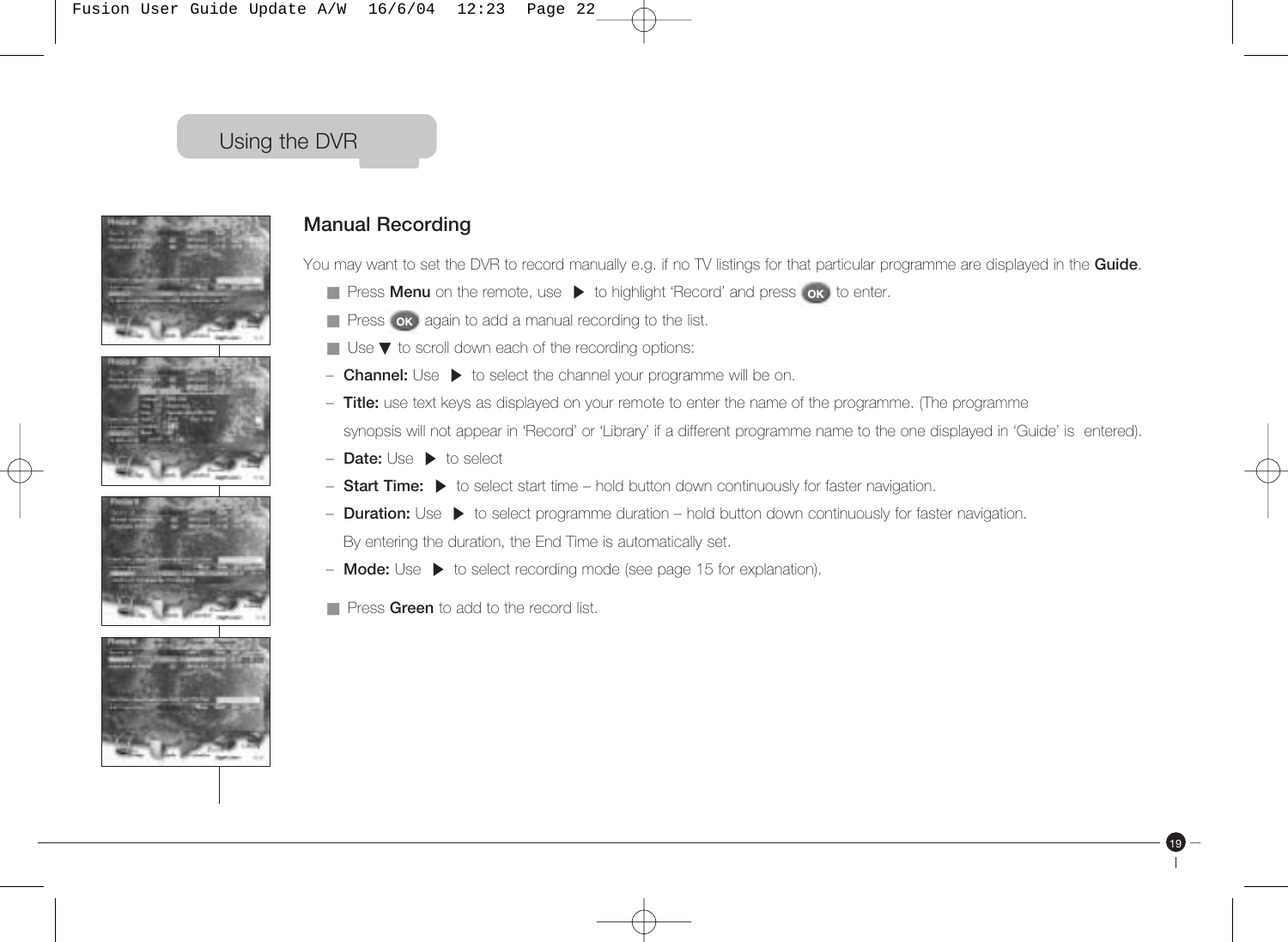It is advisable to slightly increase the duration of the programme to allow for minor changes to the schedule. This can be achieved by altering the start and end times of each recording.

To return to watching TV:

- Press **Menu** to select a sub-menu at the bottom of the screen.
- Ticss **menu** to select a sub-menu at the selection of the selection.<br>■ Use ▶ to highlight **Guide** and press ok to display TV listing information.
- Use ▲▼ to highlight the desired TV channel and press ok, to view.



20

#### **Recording Conflict**

The DVR can record any two channels simultaneously. If you have scheduled two recordings at the same time, you can either watch one of these channels or playback a previous recording from the 'Library'.

If you attempt to view another channel whilst recording two channels, you will be presented with the following options:

- Press **Red** to go to **Guide** to view either of the channels currently being recorded.
- Press Green to go to Record List to cancel a current recording once you have stopped a recording you will then be able to view any other channel.
- Press **Yellow** to go to **Library** to watch a recorded programme stored on the hard disk.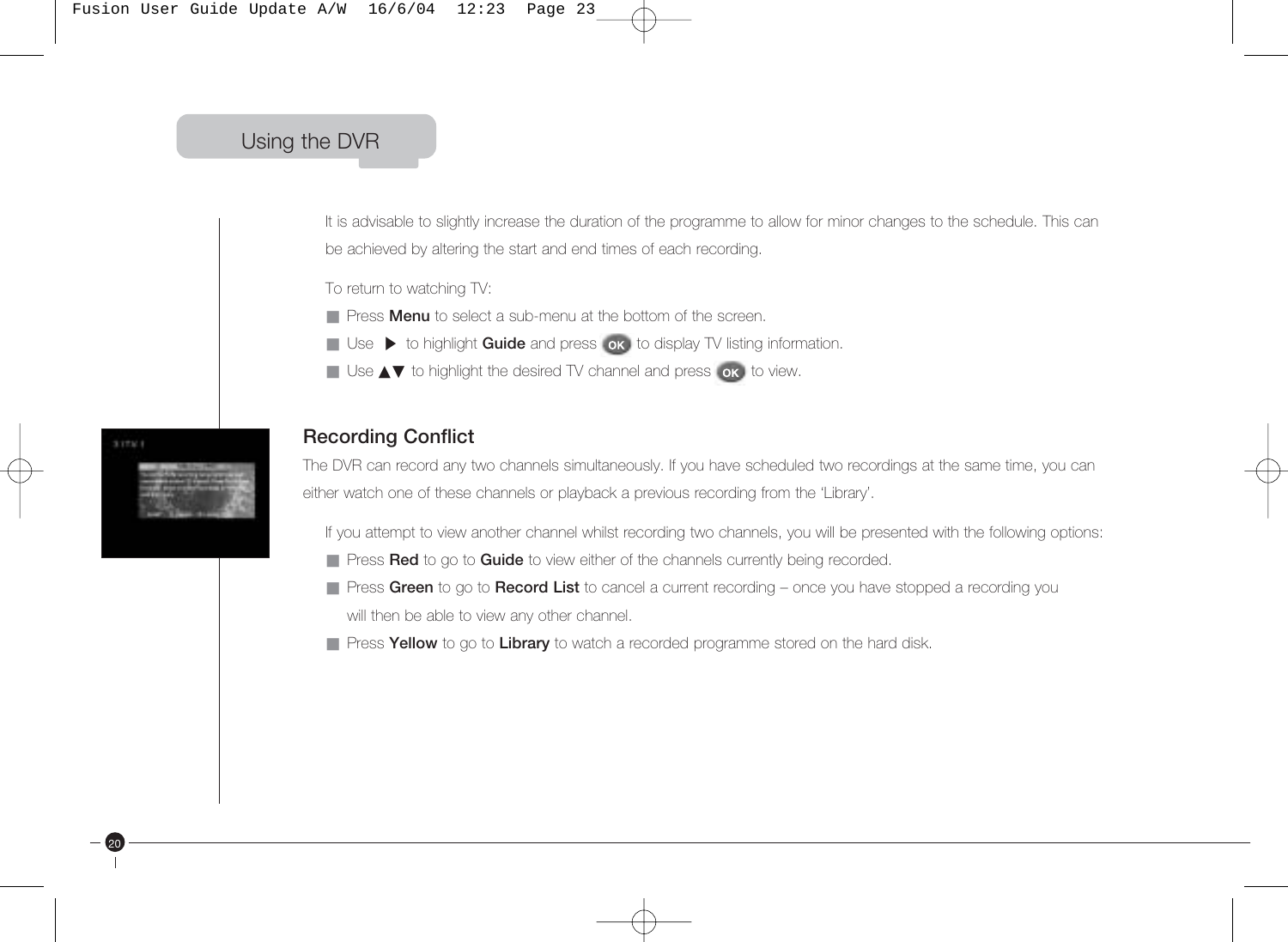

#### **Playback Recorded Programmes**

All recorded programmes are listed in the on screen **Library**.

■ Press Library on your remote to display a list of recorded programmes, with the most recent recording appearing first.

■ Use **▲▼** to scroll through the list to view all recordings.

When the programme title is highlighted, snapshot images are displayed below that index the recording into 5 minute intervals or scenes for quick and easy navigation - the scene number and duration into each programme are also indicated.

- To play a recorded programme from the beginning, use ▲▼ to highlight the programme and press or
- To play a recorded programme from a specific scene as displayed, use < ▶ to highlight and press<br>■ To play a recorded programme from a specific scene as displayed, use < ▶ to highlight and press



#### **Create New Scenes**

Add new scenes during the playback of a recording to create further indexing for more accurate navigation e.g. to easily omit the viewing of unwanted programming.

■ During playback, press ok at the precise point where you want the scene to begin

■ Press Green to confirm you want to add the new scene.

The new scene will be displayed when you next enter **Library**.

To delete a particular scene, ensure that the programme is highlighted, use-to highlight the scene and press Red and then Yellow to remove that scene.

21

Deleting scenes does not delete any part of the programme, only the snapshot image displayed in **Library**.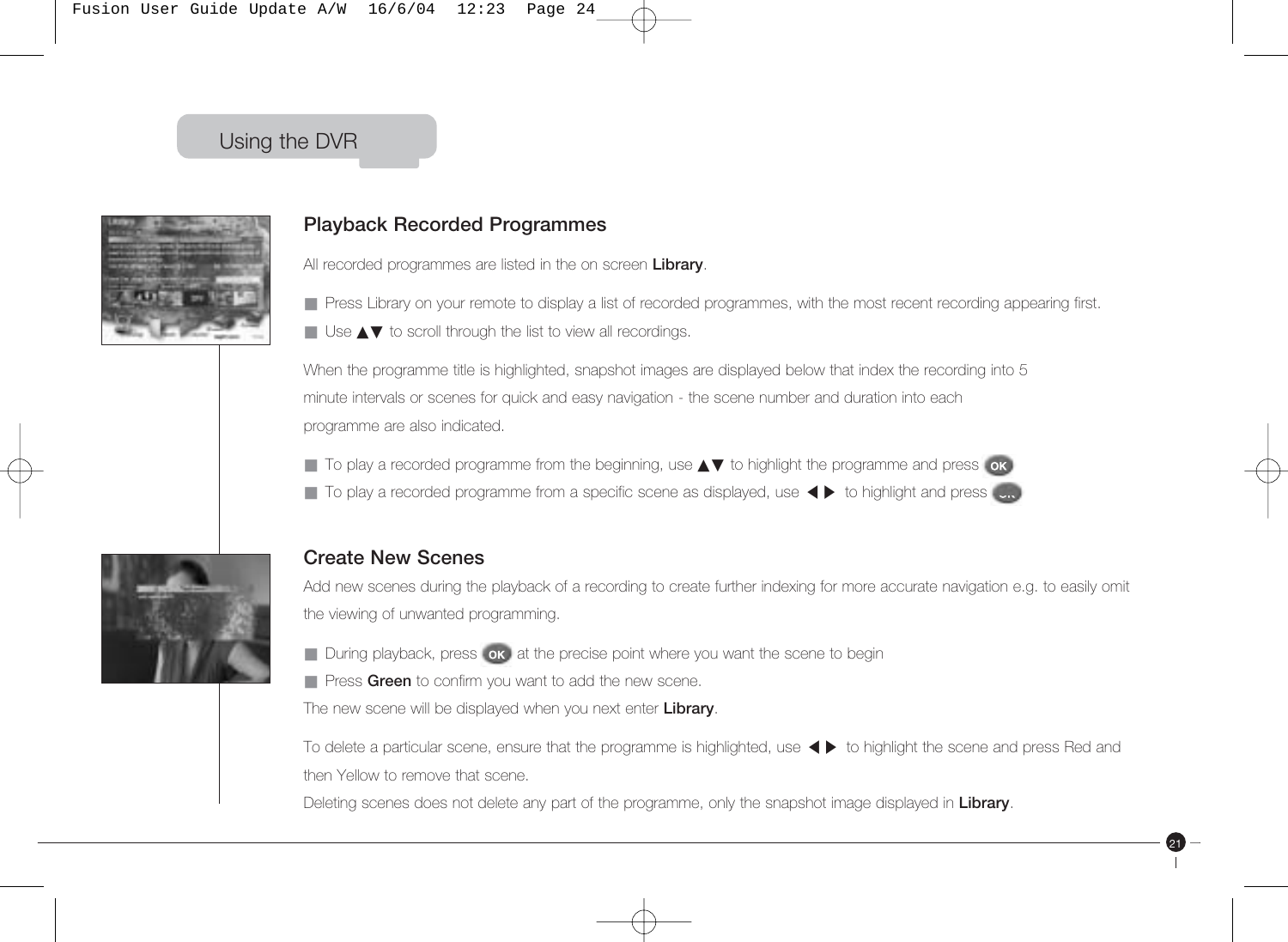

#### **Delete Programmes**

- Press Library on your remote to view all recorded programmes currently saved.
- Use ▲▼ to highlight the programme you wish to delete, press **Red** and then **Green**.to confirm. This programme will be permanently deleted from the DVR.
- To delete all programmes stored on the hard disk, see Technical Information page 35.

### **Increasing Recording Capacity**

Compress your current recordings to maximise storage space on the hard disk

- **Press Library** to view recordings.
- Use **AV** to highlight the programme you wish to compress.
- Press Green to change the recording mode.

The following formats can be compressed: SP – LP, SP – EP, LP – EP

Please note: When compressing a previously recorded programme, additional disk space is required to perform the operation. *It may be necessary to delete existing recordings stored in the library to allow for the compression to take place. The quality of the recording will decrease after the programme has been compressed. The compression process takes approximately 4 hours for each hour of programming when the DVR is in standby mode.*

*Audio programming (e.g. radio stations) can not be compressed.*

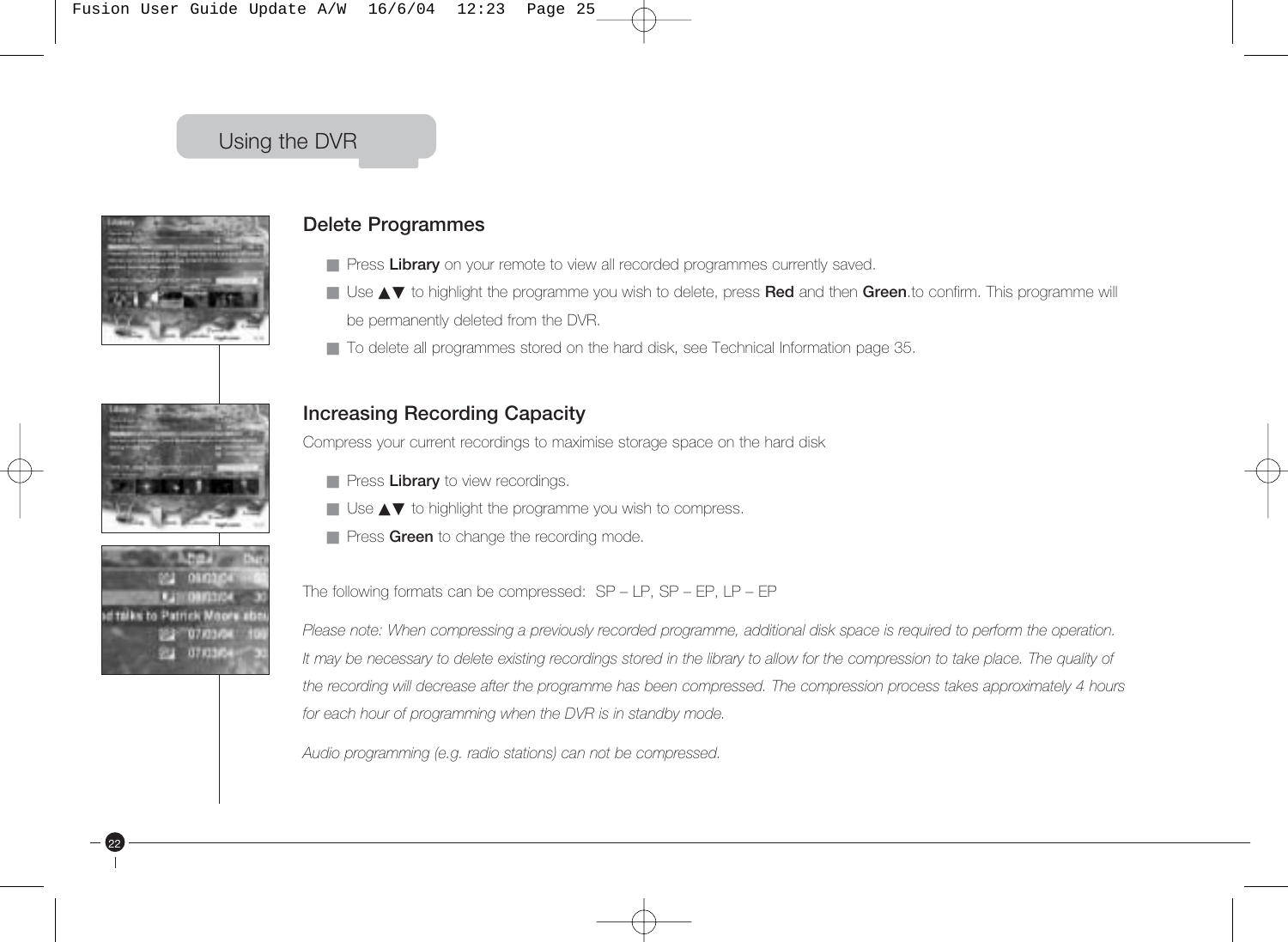Fusion User Guide Update A/W 16/6/04 12:23 Page 26

## Using the DVR



### **Weekly TV Listings Guide**

**View the latest TV listings for the week ahead for all available digital channels. Channel 704 "4TV Interactive" must appear in your channel line-up in order for you to receive weekly TV listings.**

- Press **Guide** on the remote to display programme listings by channel.
- Use ▲▼ to scroll up and down the channel list. Highlight the desired programme and press or to view.
- Use ▲▼ to scron up and down the channel ist. I lighlight the desired programme and press UK to v<br>■ To view programme listings throughout the day, use ◆ ▶ to move the time forwards and backwards.
- To view programme listings by channel rather than by time, simply press **Red** to switch the format.
	- To view programme its<br>
	Use  $\blacktriangleleft$  to change the channel being viewed.

*The DVR needs to be in standby every night for the latest TV listings to be downloaded. If power to the DVR is switched off over night, TV listings will not be updated.*

#### **View Programme Synopses**



One line of the synopsis appears when a programme is highlighted.



Pause on the highlighted programme for a few seconds and a full synopsis will appear.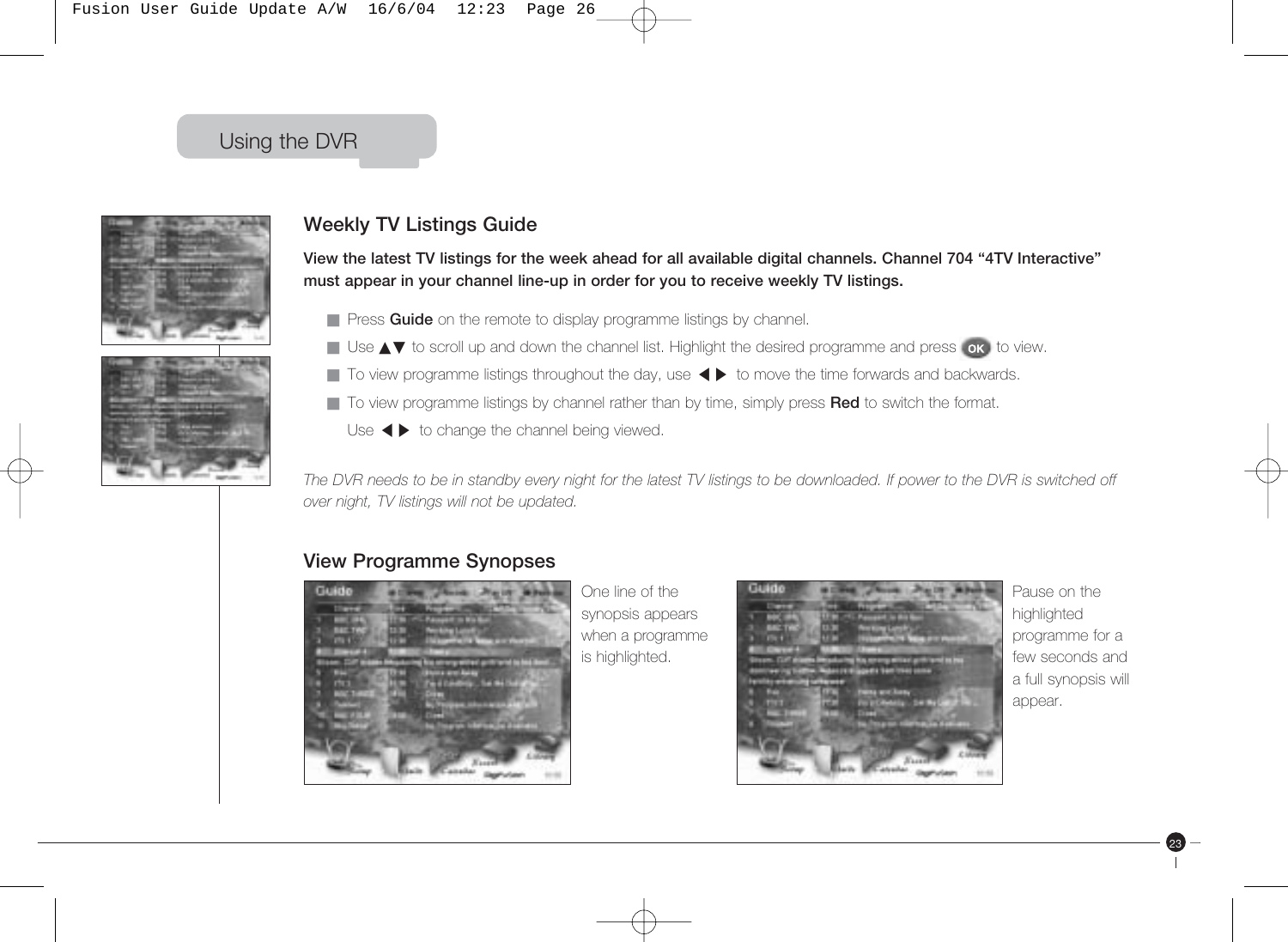

### **Advanced TV Listings**

**View TV listings for the week ahead quickly and easily using the Calendar feature in the Multi Guide™.**

■ Press **Calendar** on the remote to launch the TV Calendar.

Days with advanced TV listings available are highlighted. In order to receive the latest TV listing updates, please leave your DVR in standby mode every night.

■ Choose the date you wish to view programme listings by using <▶ and press ... Full programme listings for that particular day will then appear on the screen.

### **TV Listings at a Glance**

**The Quick Guide enables you to find out which programmes are showing now and next whilst still watching TV.**

- **E** Press **ox** on your remote whilst viewing a TV channel.
- Tress on or your remote whilst viewing a TV channel.<br>■ Use ◀ ▶ to view programme listings by channel.
- Use ▲▼ to view programme listings on now and next.
- To tune in to a highlighted programme press ok
- To clear the Quick Guide display from the screen either press **ox** again or **Cancel**.

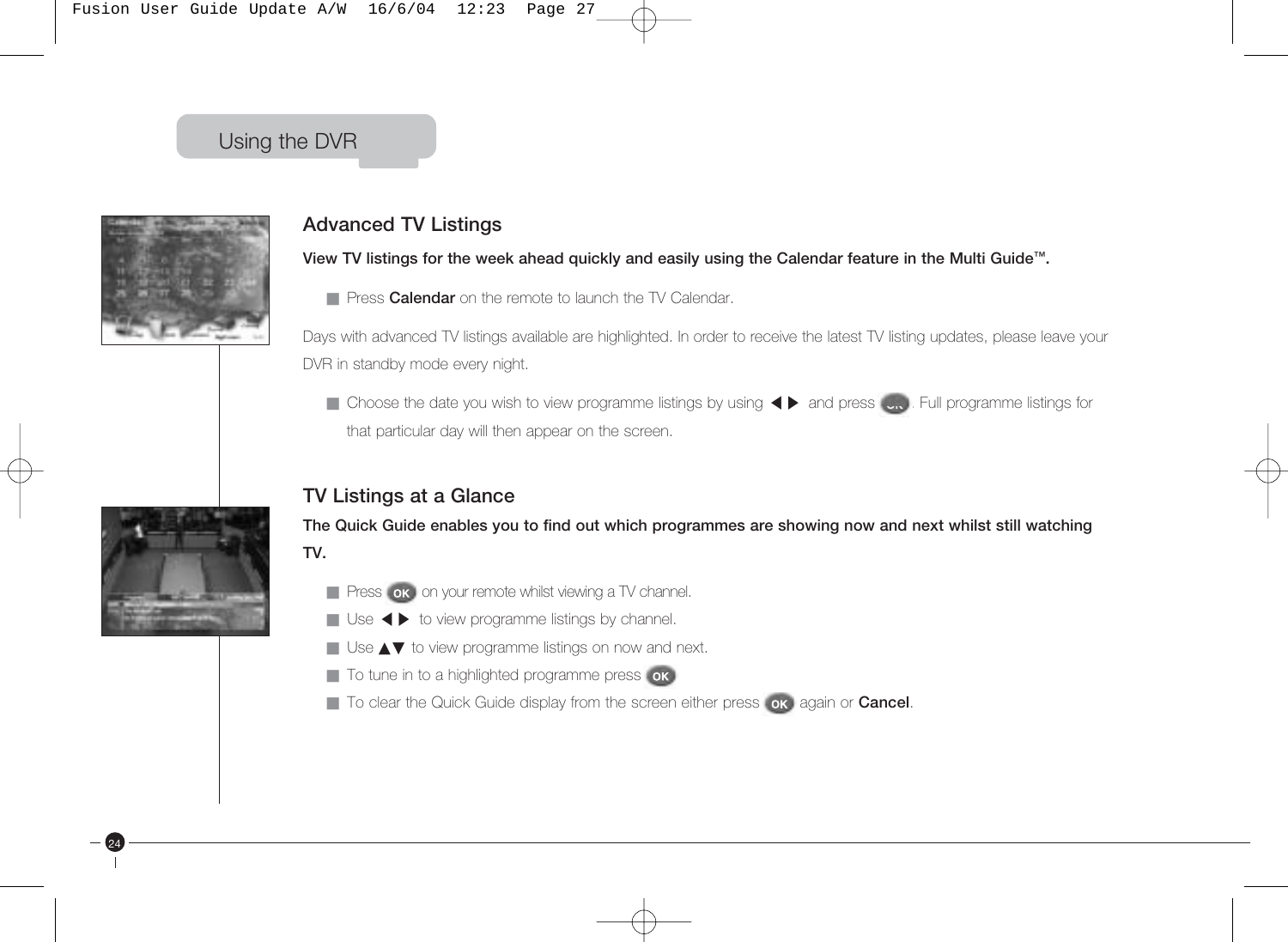





#### **Favourite Channels**

**Store your Favourite channels to navigate your way around quickly, easily and avoid browsing channels that you don't wish to view.**

- Press **Menu** on your remote, select 'Set Up' using ▶ and press **ok**, to enter.
- Use ▼ to highlight 'Select Favourites' and press ok
- To select a favourite channel, use ▲▼ to scroll through the channel list and press ok select a check mark will then appear next to the channel name.

You may find it easier to select all channels as your favourites and deselect the ones you don't want in your list.

- **Press Green** to select all channels.
- Use ▲▼ to scroll through the list and press or to deselect. The check mark will be removed and the channel will no longer be in your 'Favourites' selection.

25

■ To clear all previous Favourite selections press Yellow.

Once you have selected your Favourite channels, press **Guide** and then **Yellow** to activate this feature. Only your Favourites channel selection will then appear in this list and when browsing through channels using Ch+ and Ch-.

To deactivate the Favourite feature, press **Guide** and **Yellow** again.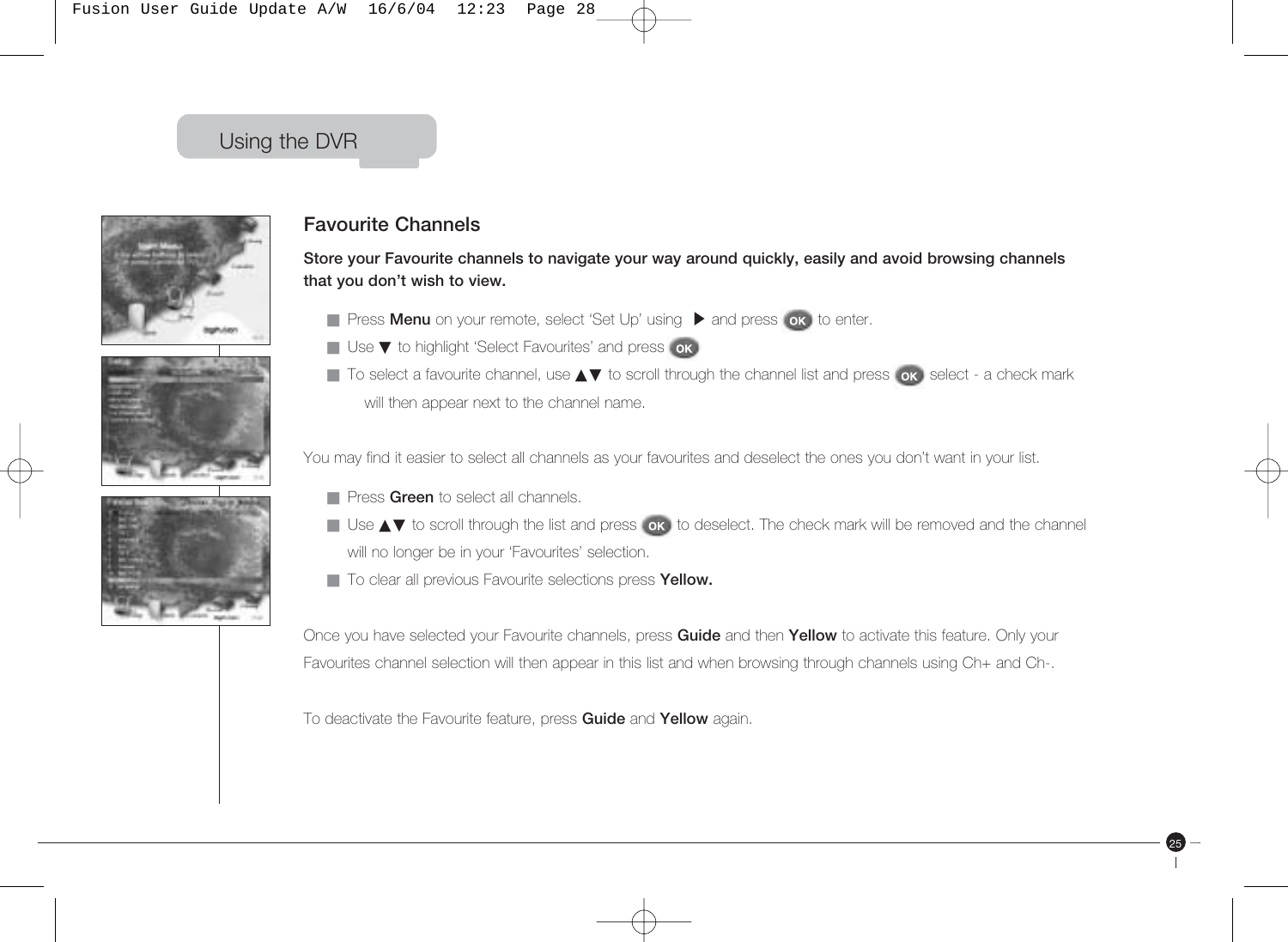







26

### **Reorder Channels**

**Move channels to different locations in the channel list so your favourite channels appear first.**

- Press **Menu,** then use ▶ on the remote to select 'Set Up' and press **ok**, to enter.
- Use ▼ to select 'Select Favourites' and press | ok |
- Highlight the channel(s) you wish to move by using  $\blacktriangle$ ▼.
- Press **Blue** on your remote to select the channel and then continue using the cursor keys to move it to the desired location.
- Press **Blue** again to place the channel in its new position.

*The channel order is reflected in the 'Guide', 'Favourites' and the browsed channel list.*

### **TV Programme Reminders**

**Create TV reminders in the Multi Guide™ so you don't miss your favourite TV programme.**

- Press **Guide** to display TV listings, select the desired programme using <▶ ▲▼ and press **Blue** on your remote.
- The 'Program Reminder' pop-up screen will then appear. Press (cn) to confirm or **Cancel** to cancel.
- Just before the programme is scheduled to start, a pop-up box will appear with the TV reminder inviting you to change channel.
- To cancel the reminder, highlight the programme in **Guide,** press **Blue** and follow the on-screen instructions.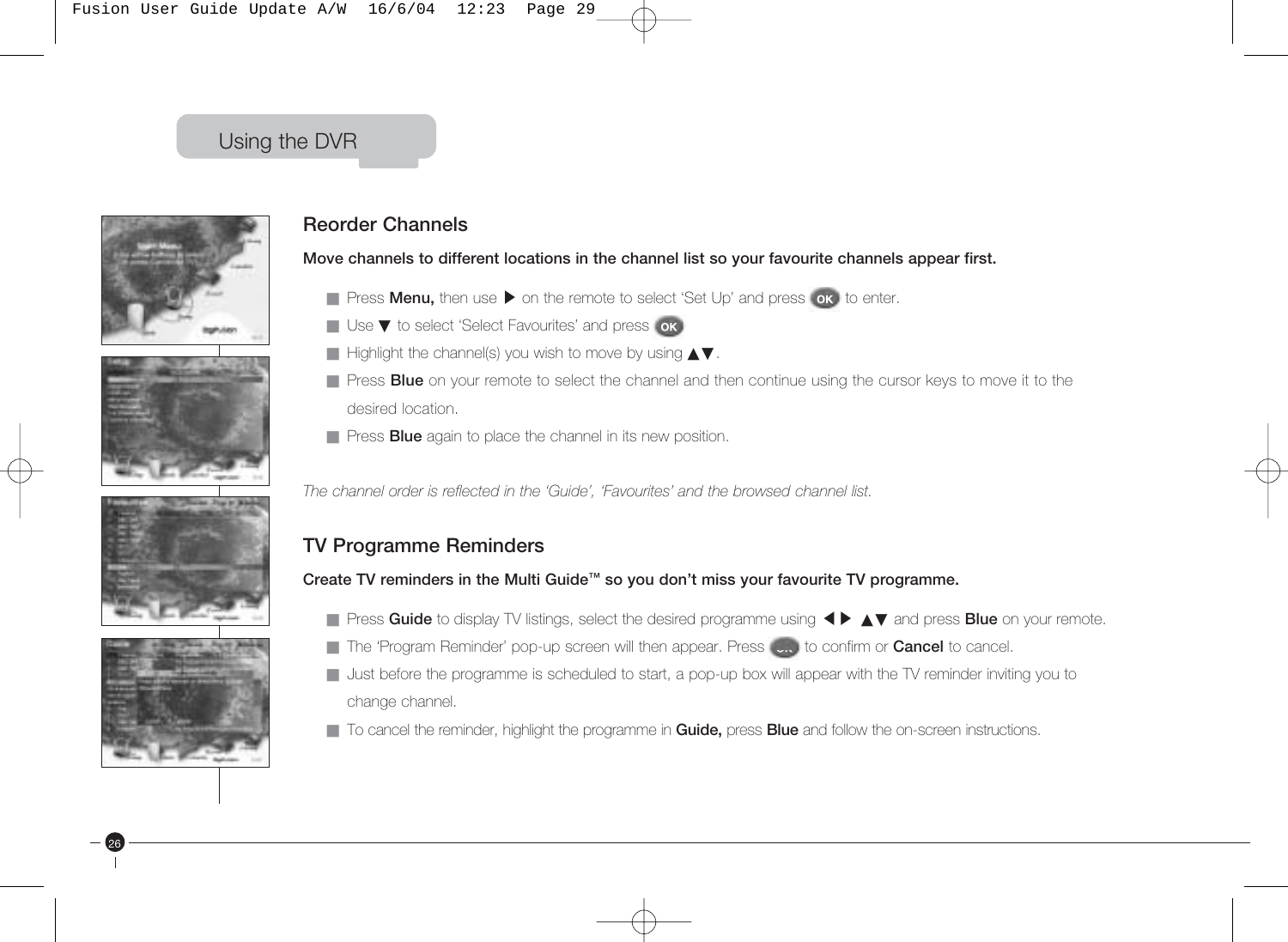



#### **Personal Reminders**

**Set personal reminders for appointments or anniversaries through the TV Calendar in the Multi Guide™.**

- **E** Press **Calendar** on the remote.
- Thess **Galerican** on the remote.<br>■ Use **Red** and **Green** to select a month and use ◀▶ ▲▼ to select the date you wish for a reminder to be set. The date will then be highlighted.
- Press **Blue** and a pop-up box will appear.
- To set the reminder frequency, use ▲▼ to select Single, Daily, Weekly, Monthly or Yearly.
- Set the time for the reminder to appear using the numeric keys on your remote control.
- Enter free-form text using the remote control keys as per your mobile phone.

*TV and Personal reminders are shown by icon markers appearing next to the date.*

■ To delete reminders, select a day which already has reminders set, press **Blue** and follow the on-screen instructions.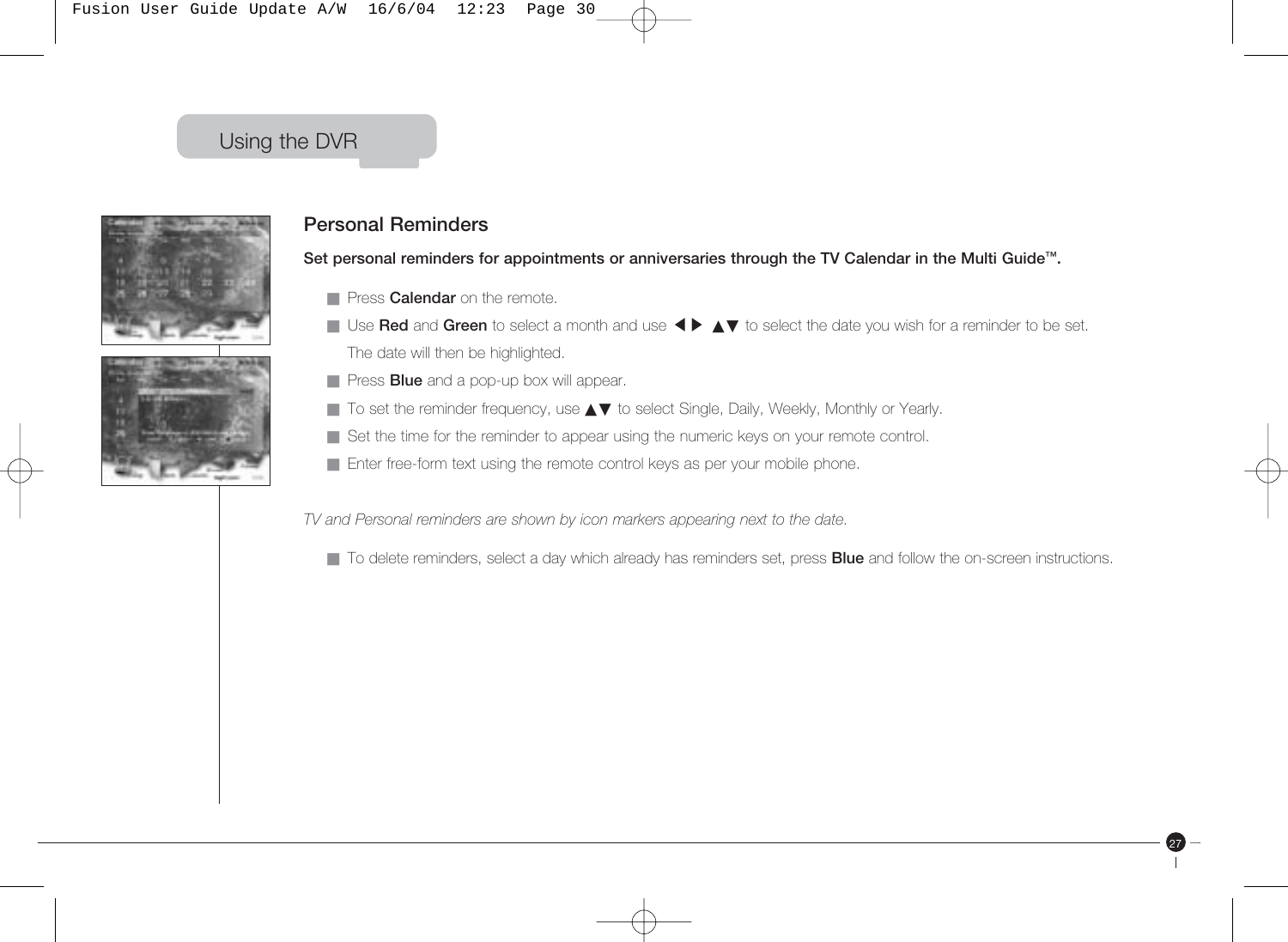





28

#### **Subtitles**

- To display subtitles whilst watching TV, simply press SUB on the remote.
- To clear subtitles, press **SUB** again.

Programmes can be recorded to include subtitles however this does take up more storage space (future option).

- Press Menu, use-to highlight SETUP and press
- Scroll down ▼ to SELECT FEATURES and press ok to enter.
- Scroll down to SELLOTTEATORES and pless Fox to enter.<br>■ Highlight 'RECORD SUBTITLES' and use <▶ to adjust the setting.

**Please Note: not all programmes have subtitle information and some interactive services may not operate whilst displaying subtitles.**

#### **Subtitle Language**

**Select your preferred subtitle language on a permanent basis**

- Press **Menu**, use ▶ to highlight SETUP and press
- Scroll down ▼ to 'Select Features' and press ok to enter.
- Beroir down to belock reatarcs and press for to enter.<br>■ Highlight 'SUBTITLE LANGUAGE' and use ◀ ▶ to adjust the preferred subtitle language settings available.

*If the programme broadcast carries the optional subtitle language you have chosen, subtitles will be viewed in that language. Otherwise, you will only be able to view subtitles in the default language.*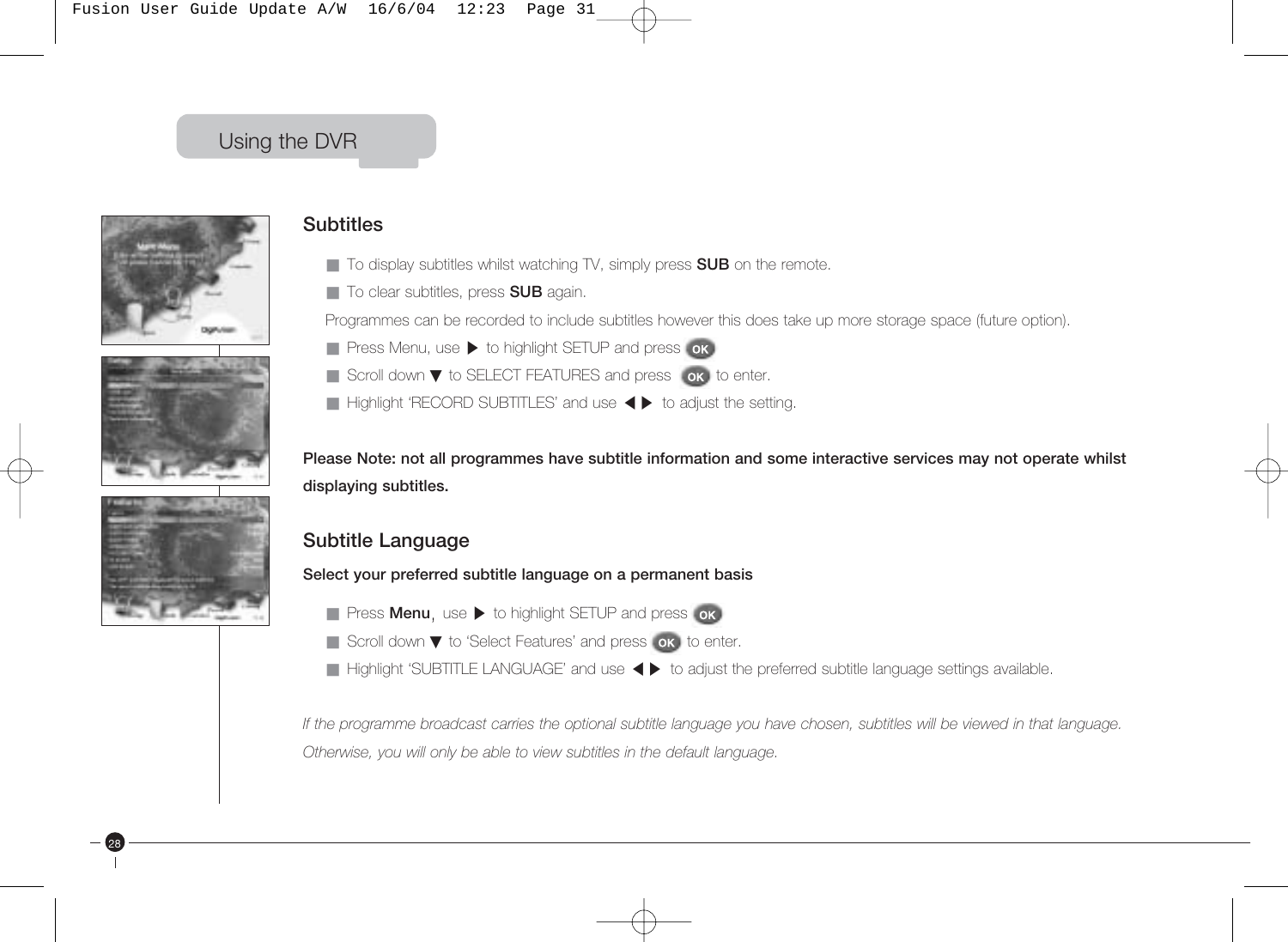



### **Audio Language**

#### **Select your preferred audio language**

- Press **Menu**, use ▶ to highlight SETUP and press
- Scroll down ▼ to 'Select Features' and press ok to enter.
- edion down to edident datable and press for the enter.<br>■ Highlight 'AUDIO LANGUAGE' and use <▶ to adjust the preferred audio language settings available:

*If the programme broadcast carries the optional audio language you have chosen, you will hear that language. Otherwise, you will only be able to listen in the default language.*

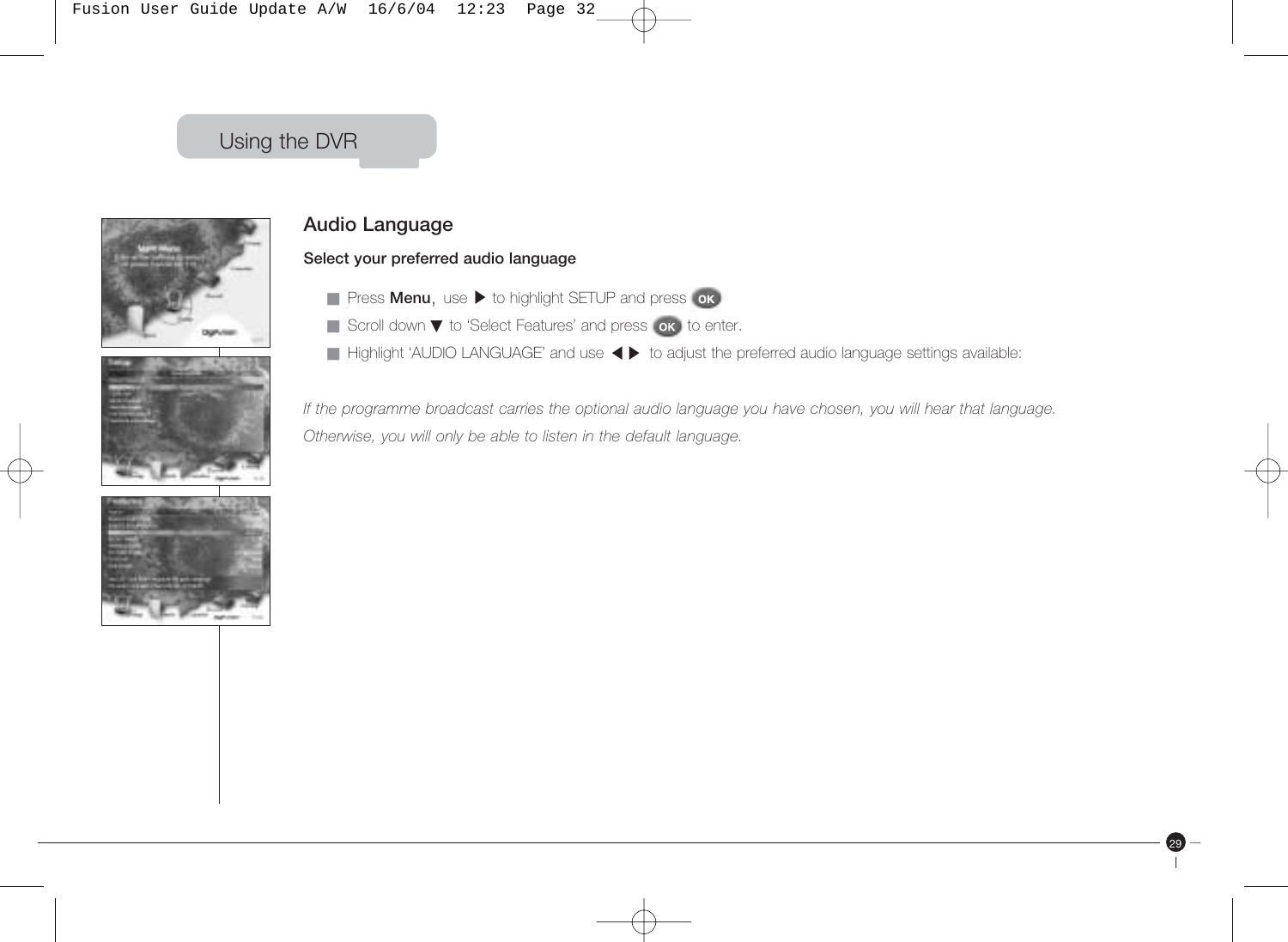





30

### **Picture Format**

**Depending on the format of your TV screen, you may wish to view programmes either in** 

- **4:3 full screen**
- **4:3 letterbox**
- **16:9 widescreen**
- Press **Menu**, use ▶ to highlight SETUP and press **ok** to enter.
- Scroll down ▼ to 'Select Features' and press **ok**
- Scroll down ▼ to Select Features and press on<br>■ Scroll down ▼ to 'PICTURE FORMAT' and use ◀ ▶ to adjust the setting.

*The default setting for picture format is 4:3 letterbox.*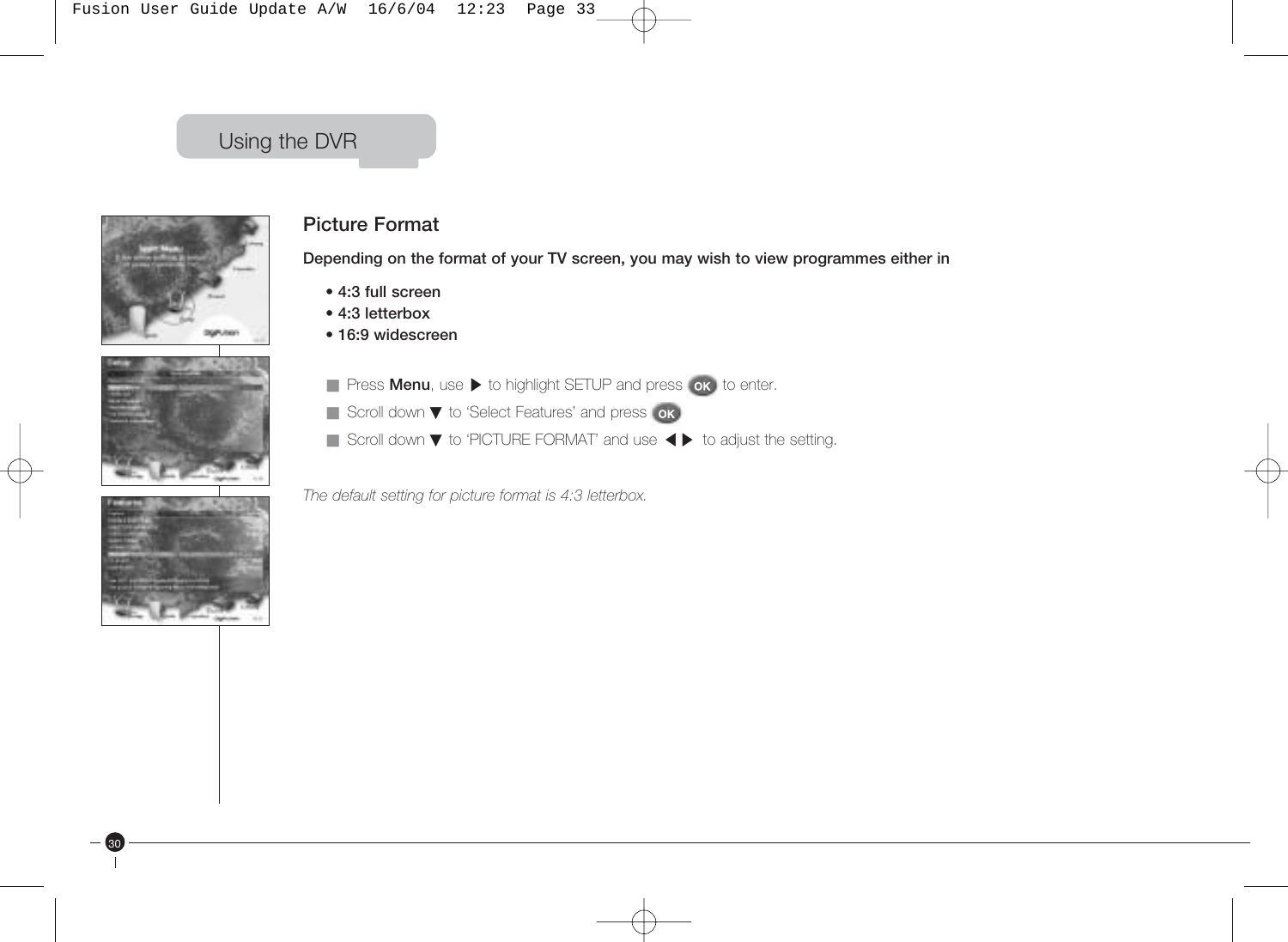









### **Child Lock**

**Use the Child Lock to create viewing restrictions on all available channels for a specified time period e.g. from 9PM until 6AM. Once the Child Lock is activated, a Personal Identification Number (PIN) must be entered to view the TV channels.**

**The default PIN number for the DVR is 1111. You should change the default PIN to an easily memorised 4 digit number of your choice before setting the Child Lock. In the event that you forget your PIN number, please use the factory default PIN of 2580, which will always work.**

- Press **Menu**, use ▶ to highlight 'SETUP' and press **ok**, to enter.
- Scroll down ▼ to 'Child Lock' and press ok . Enter the default PIN number (1111).
- To change the PIN number, scroll down ▼ to 'Change PIN' and press ok
- Enter the new PIN then re-enter the new PIN again to confirm.
- End the new my therme ends the new my again to common.<br>■ To set the Child Lock select 'Child Lock' and use ◀ ▶ to adjust the setting to ON.
- To set the start time, use ▼ to highlight 'Start Time' in the Child Lock menu and use ◀▶ to adjust the setting in 15 minute periods.
- To set the end time, use ▼ to highlight 'End Time' and use ◀▶ to adjust the setting.

*Once the Child Lock is activated, you will be required to enter the PIN number at the start time to view TV pictures.*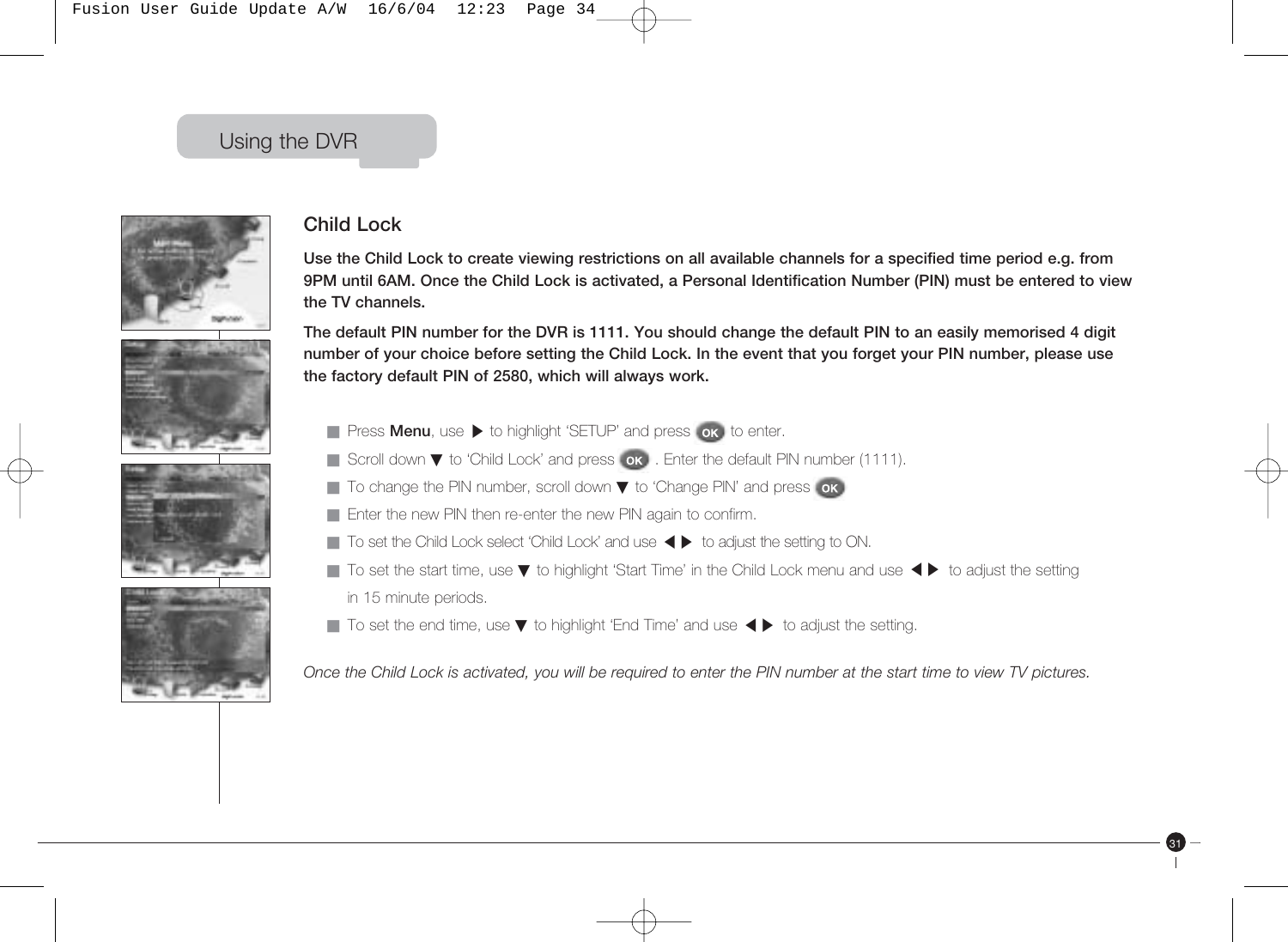





32

#### **Sleep Timer**

**Set the DVR to turn itself off. Once set, a warning message will be displayed in the last 30 seconds before the DVR shuts down to allow you to cancel.** 

- Press **Menu**, use ▶ to highlight 'SETUP' and press **ok** to enter.
- Scroll down ▼ to 'Select Features' and press . ok .
- Scroll down ▼ to Select i eatures and press for .<br>■ Scroll down ▼ to 'SLEEP TIMER' and use ◀ ▶ to adjust the settings in 5 minute periods (up to 2 hours).

To cancel the sleep timer, reset the value to zero.

*This timer may also turn off your TV if it is connected to the DVR via SCART.*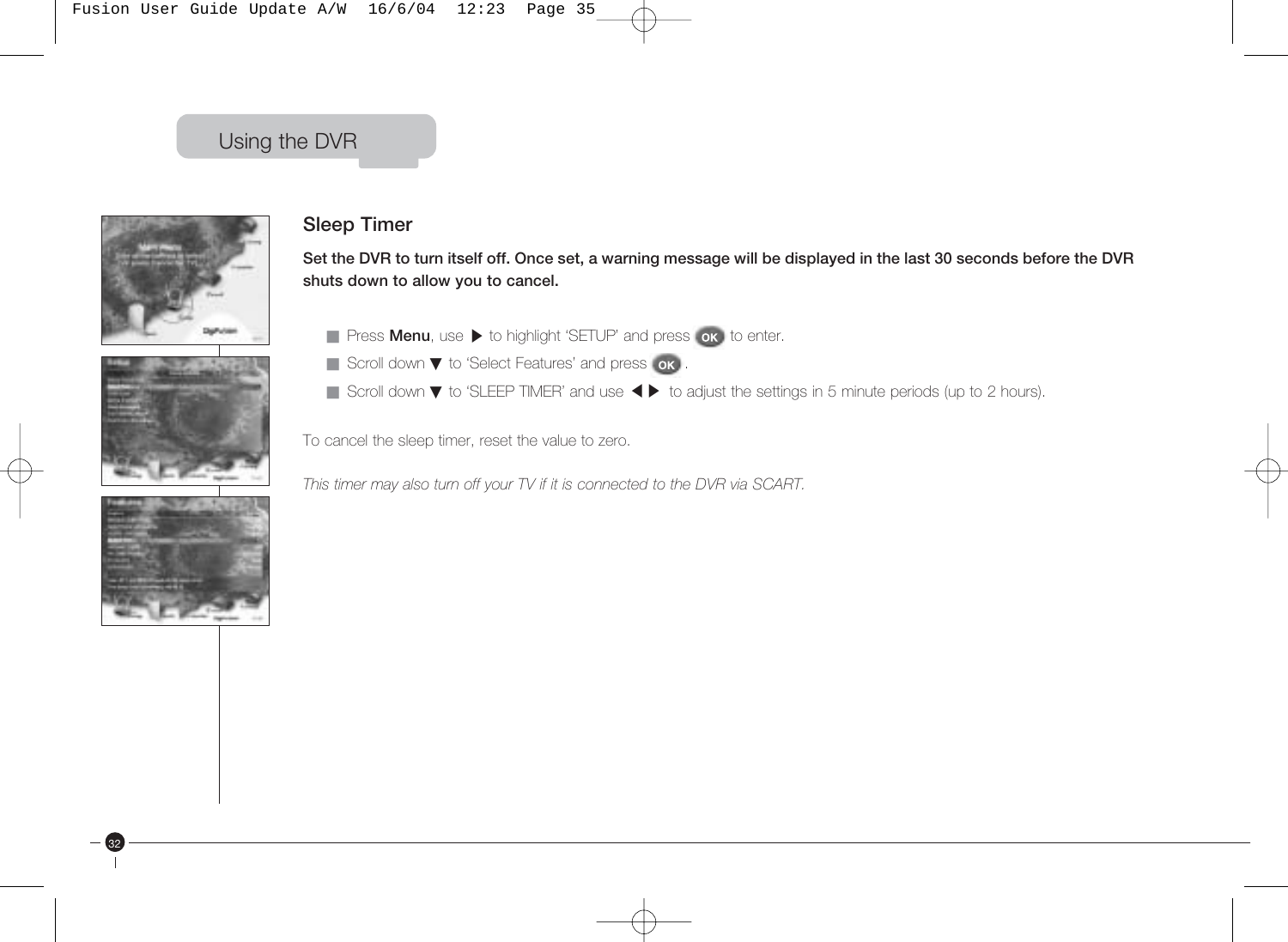



#### **Interactive Services**

**Interactive services are currently available on some channels indicated by a red button icon on the broadcast. To enter interactive services, either press Red or Text according to on-screen instructions.**

33

If you do not wish to operate interactive services through your receiver, you can turn this functionality off.

- Press **Menu**, use ▶ to highlight SETUP and press **ok** to enter.
- Scroll down ▼ to 'Select Features' and press | ok |
- Scroll down ▼ to Science Features and press SK<br>■ Scroll down ▼ to 'INTERACTIVITY' and use ◀ ▶ to adjust the setting.
- The default setting for interactive services is on.

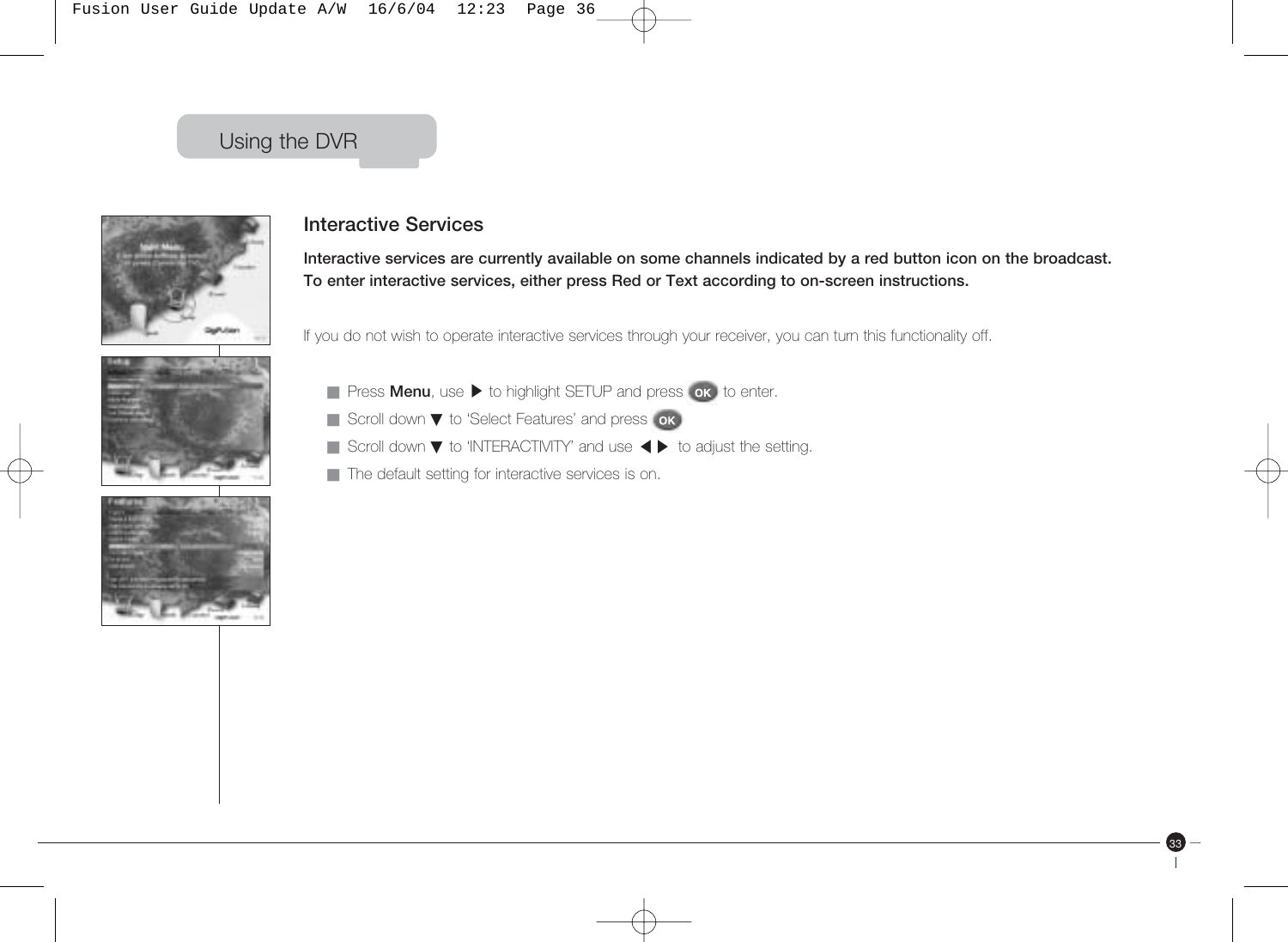Fusion User Guide Update A/W 16/6/04 12:23 Page 37

### Using the DVR







34

### **Scart Configuration**

**You may need to configure your SCART settings according to your TV and VCR configurations for improved picture quality. The mute and volume control functions do not operate on the VCR Scart output.**

- Press **Menu**, use ▶ to highlight 'Setup' and press **ok** to enter.
- Scroll down using ▼ to 'Select Features' and press **ok**
- Scroll down using ▼ to Select Features and press on the setting.<br>■ Scroll down ▼ to 'TV Scart' and 'VCR Scart' then use <▶ to adjust the setting.

### **Service Updates**

**You may receive service or software updates from broadcasters or the manufacturer to further enhance the current service.**

The receiver will automatically accept software updates when they are released.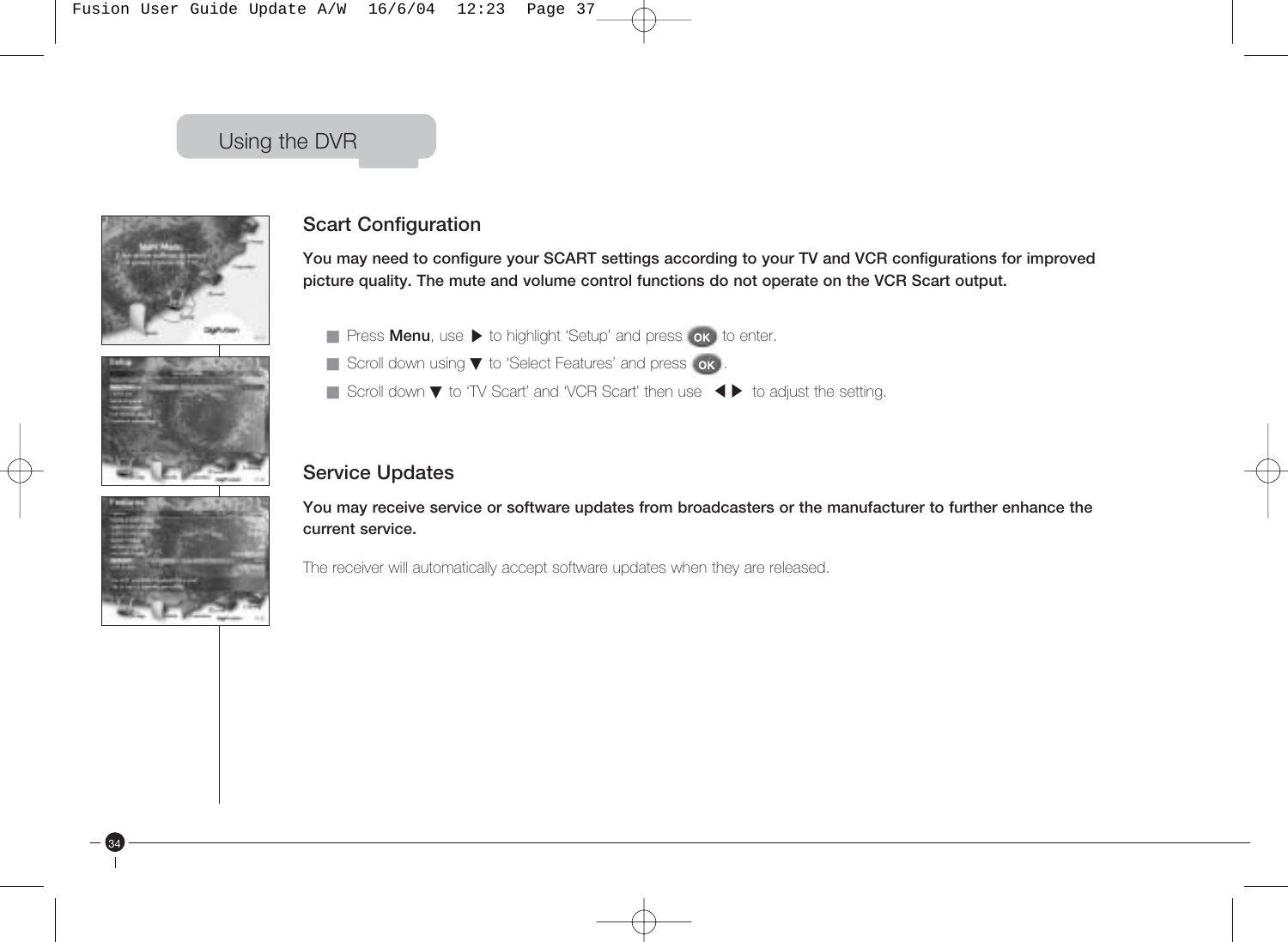



### **Technical Information**

**Check technical settings and format the hard disk drive** 

- Press **Menu**, use ▶ to highlight 'Setup' and press **ok** to enter.
- Scroll down using ▼ to 'Technical Features' and press ok

#### **Hardware, Software and Bootloader version numbers**

If you encounter problems with your DVR, you may be required to provide this information to a service call operator.

### **Hard Disk Usage**

This informs you of the amount of hard disk capacity used on your DVR from storing programmes.

#### **Clear the Hard Disk**

To delete all saved programming on your DVR, press **Red** to 'Format Hard Disk', enter your 4 digit PIN and press **Green** to confirm (see page 31 for PIN details).

### **Factory Defaults**

Restoring Factory Defaults deletes all channel and TV listings but does not delete programmes stored in the Library. You may need to restore Factory Defaults if you move the DVR to a different coverage area.

35

■ Press **Yellow**, enter your PIN and follow the onscreen instructions.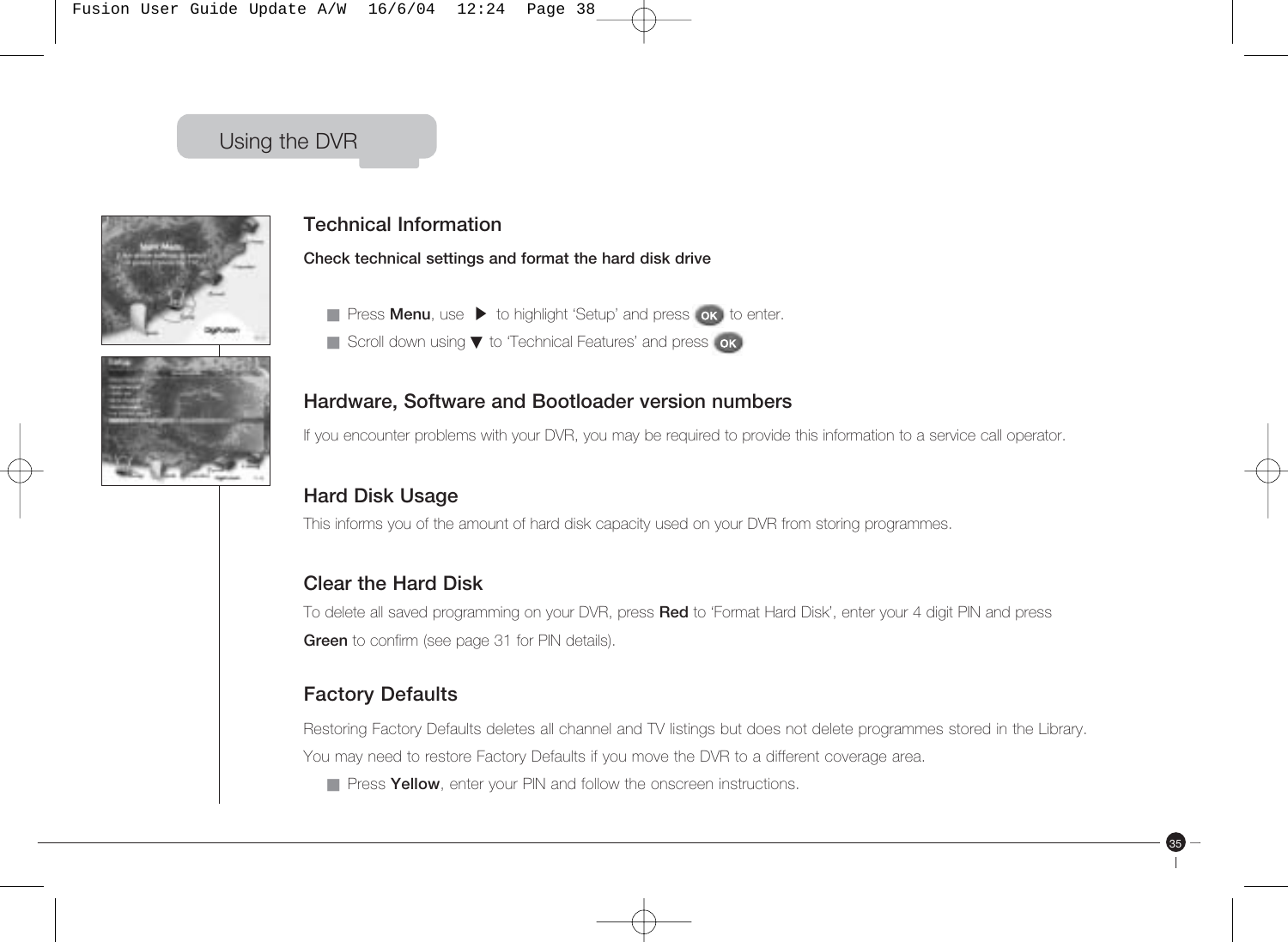### Identifying Faults

36

Not every picture or sound problem is caused by a defect in your receiver. Impairment can also be caused by leads having been accidentally pulled out or worn out batteries in the remote control. **If the following measures do not bring about satisfactory results, consult your local electrical retailer or call the Digifusion Customer Helpline on 08702 405005.**

| Fault                                                                                                               | <b>Suggested Remedy</b>                                                                                                                                                                         |  |
|---------------------------------------------------------------------------------------------------------------------|-------------------------------------------------------------------------------------------------------------------------------------------------------------------------------------------------|--|
| Unit does not respond to the remote control                                                                         | • Point the remote directly at the unit<br>• Remove all obstacles which may impair the path of the remote control signal<br>• Check or replace the remote control batteries                     |  |
| No Picture                                                                                                          | • Check all connections at rear of the unit<br>• Check you are in a Freeview coverage area<br>• May require aerial upgrade                                                                      |  |
| <b>Distorted Picture</b>                                                                                            | • Check RF IN (aerial) connection. Ensure cables to TV are inserted correctly. Selected AV channel to TV set<br>• Check you are in a Freeview coverage area<br>• You may require aerial upgrade |  |
| No Sound                                                                                                            | • Check all connections at rear of unit                                                                                                                                                         |  |
| No Power                                                                                                            | • Check mains plug is inserted correctly and unit is switched on                                                                                                                                |  |
| Live record does not operate                                                                                        | • Check you have enough free hard disk space available in Library - if not, free up space by deleting<br>old recordings                                                                         |  |
| Library shows 0% free space, but no recordings                                                                      | . It is likely the unit is faulty - please call the Customer helpline on 08702 405005                                                                                                           |  |
| Compression does not operate                                                                                        | • Check there is enough free hard disk space available to carry out compression in Library                                                                                                      |  |
| A recording will not add to the Record list                                                                         | • Ensure there aren't already two scheduled recordings in the Record list covering the same time. If there are<br>two, a third recording covering the same time cannot be added                 |  |
| All channels can be viewed, but when one<br>channel is time delaved or recorded.<br>no other channels are available | • It is likely the unit is faulty - please call the Customer helpline on 08702 405005                                                                                                           |  |